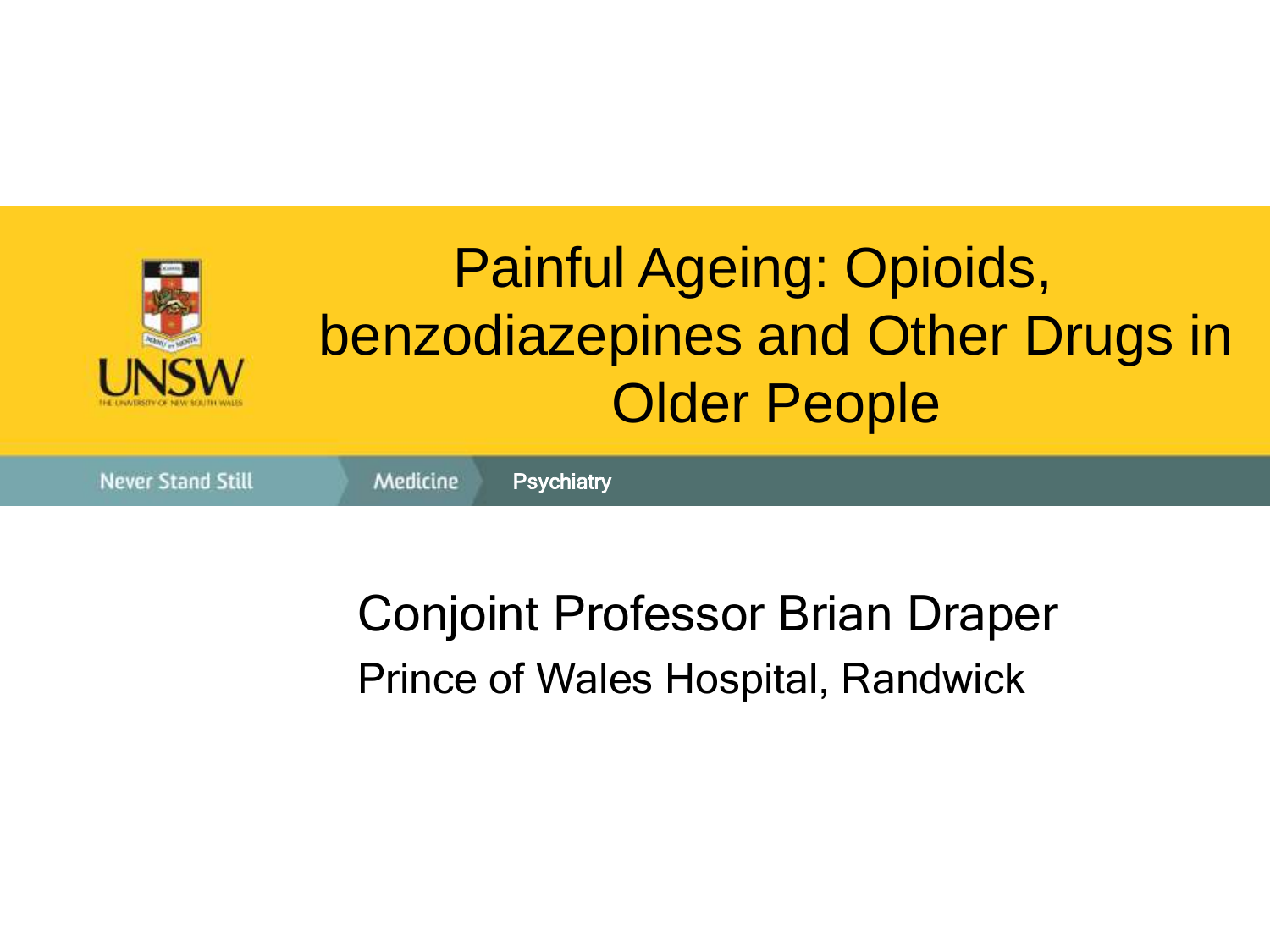## What is old?

There is no single age cut-off that captures the different older populations with substance misuse disorders Aged Care Services 75+ mainly prescription drugs

Mental Health Services 65+ mainly alcohol & prescription drugs

Drug & Alcohol Services 50+ alcohol, illicit & prescription drugs

General Public **22 Constants** 2? alcohol, illicit & prescription drugs

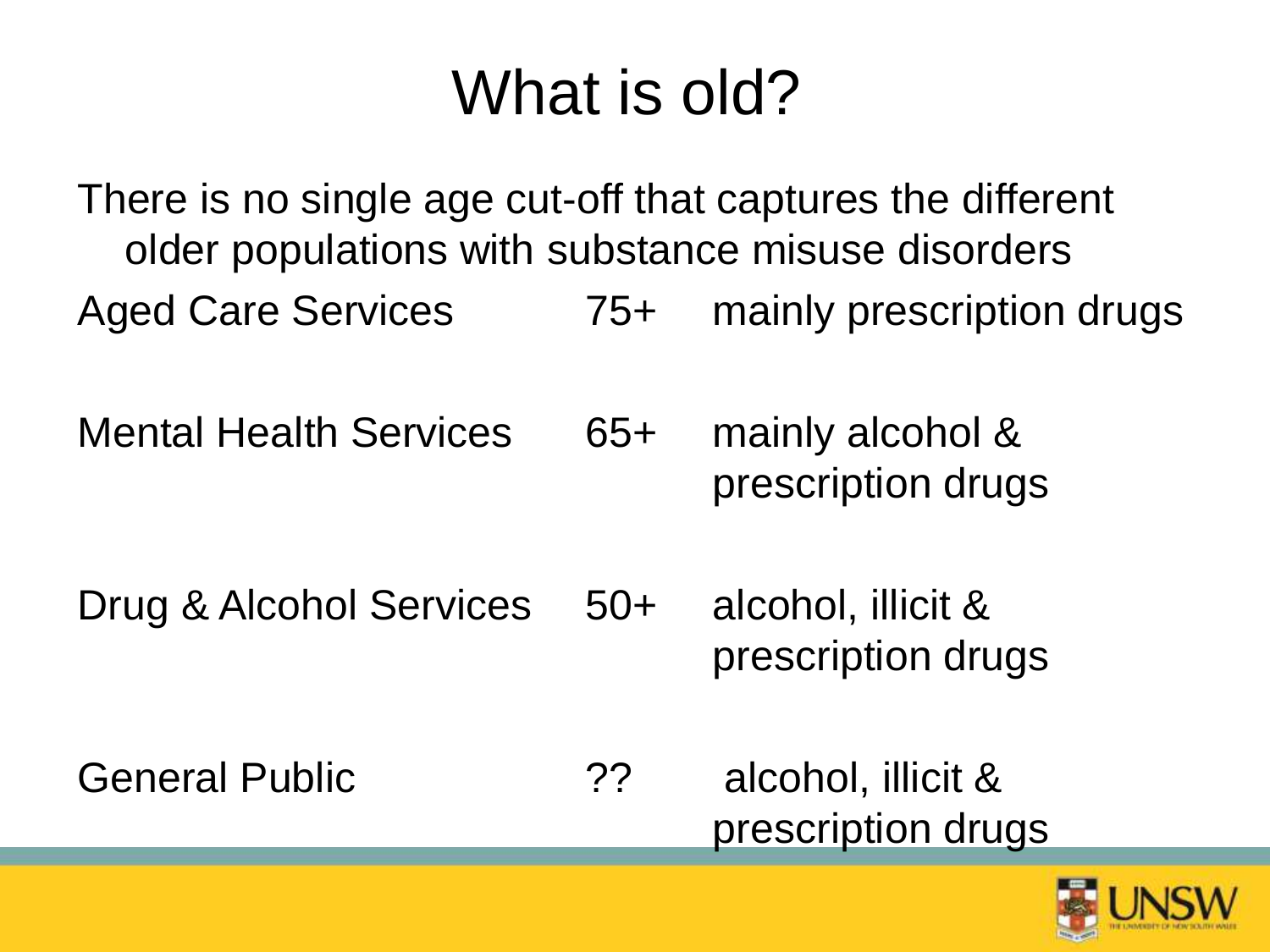### Age Effects, Alcohol, Drugs and Health

Older People - Physiological changes impact tolerance

- Respond to alcohol & drugs differently Less does more - older adults have a higher sensitivity to alcohol & drugs
- Alcohol & drugs take longer to excrete/ metabolise
- Effects of medications can be drastically different (comorbidities)
- Thus the amount of alcohol that might cause short term risk is much less in older people but exact reduction is unclear and may depend on comorbidities

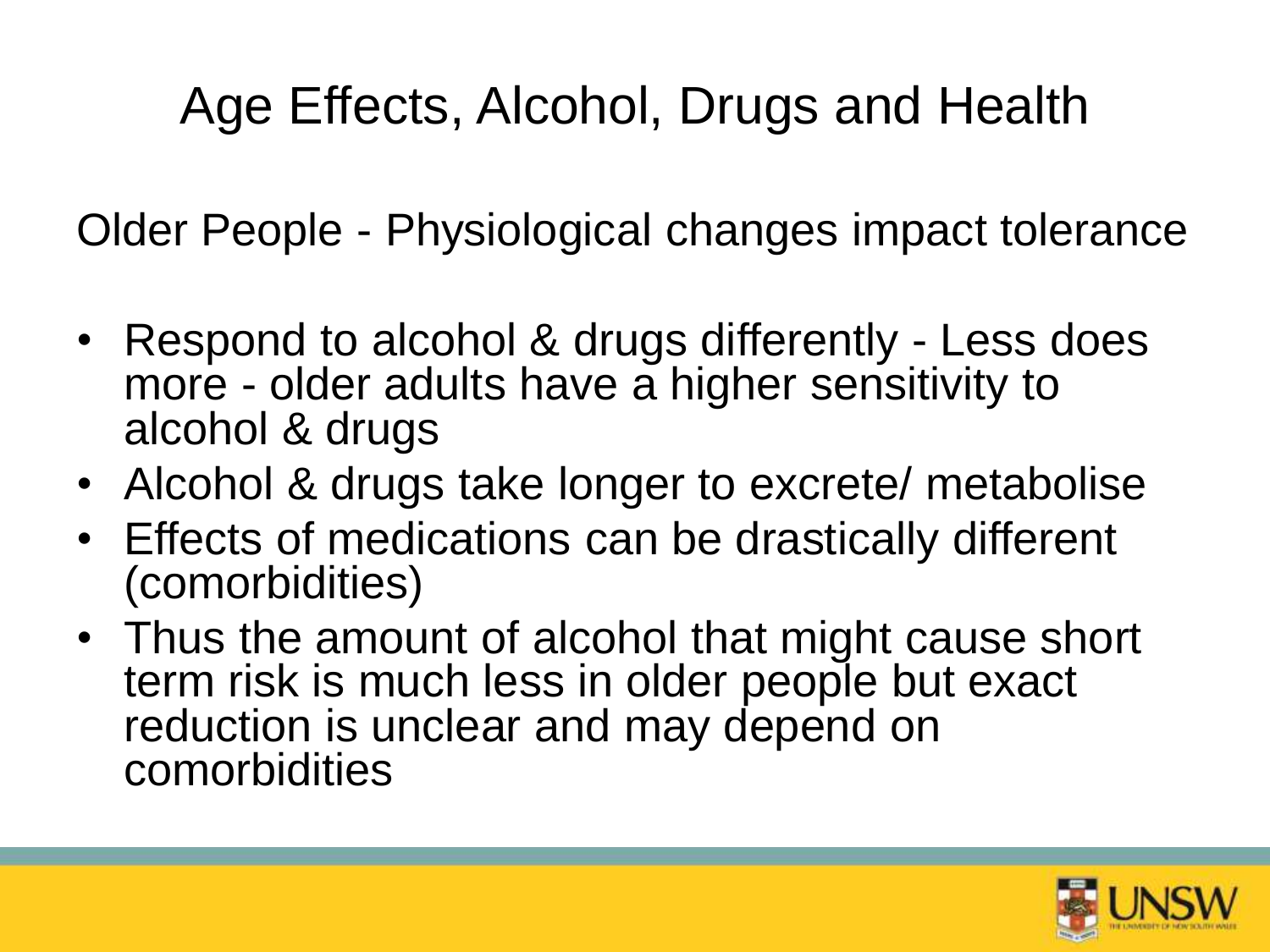## Geriatric 'Giants'

- Immobility (frailty)
- Intellectual impairment (dementia, 9% age 65+)
- Instability (falls)
- **Incontinence**
- Iatrogenic (polypharmacy)

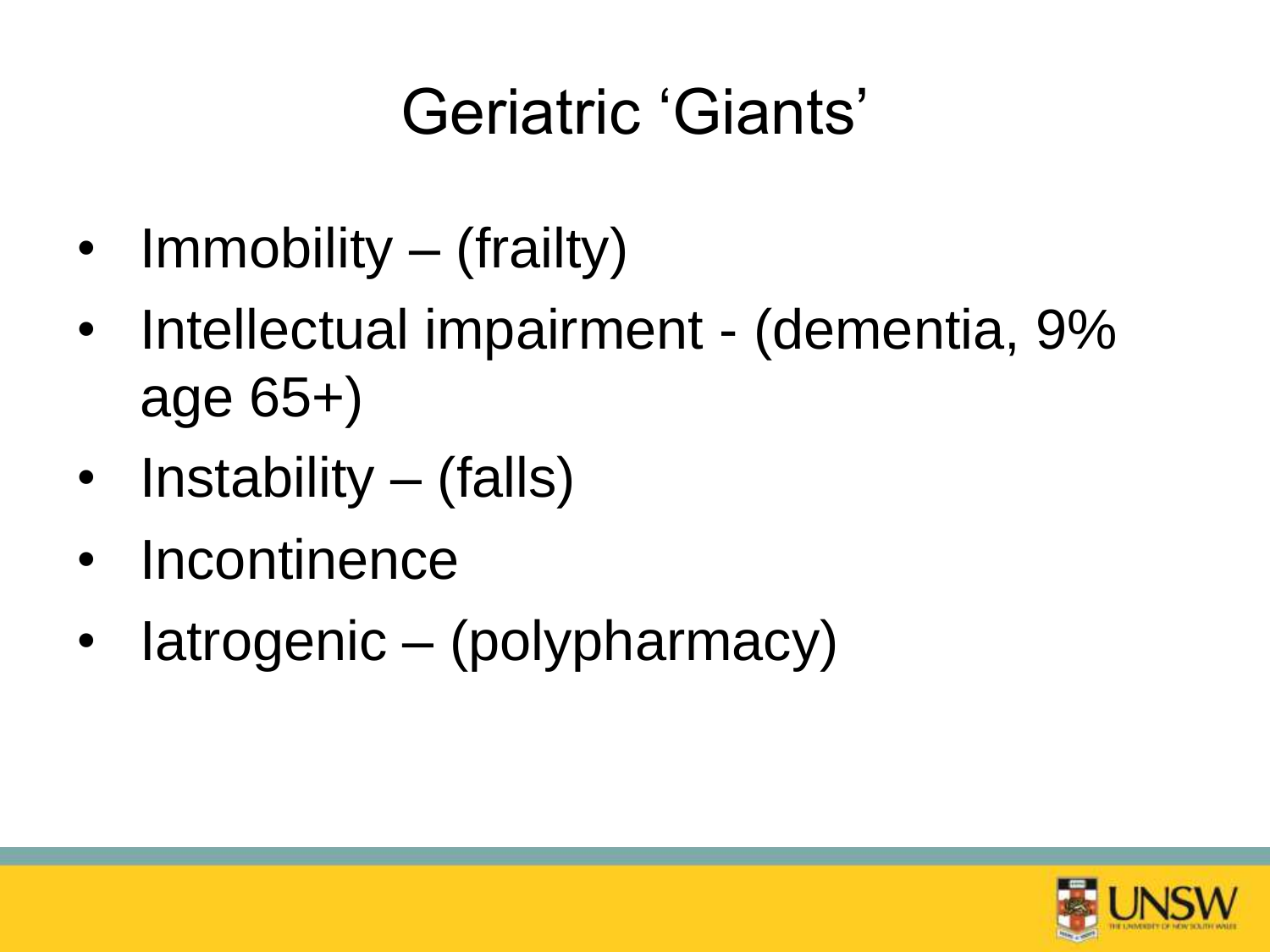Why does this matter to older people with alcohol and substance use disorders?

- Synergistic increase in risk
- Earlier development of 'geriatric giants'
- Need to recognise the unique needs of geriatric patients
- Unusual to find only one specific cause of an acute presentation



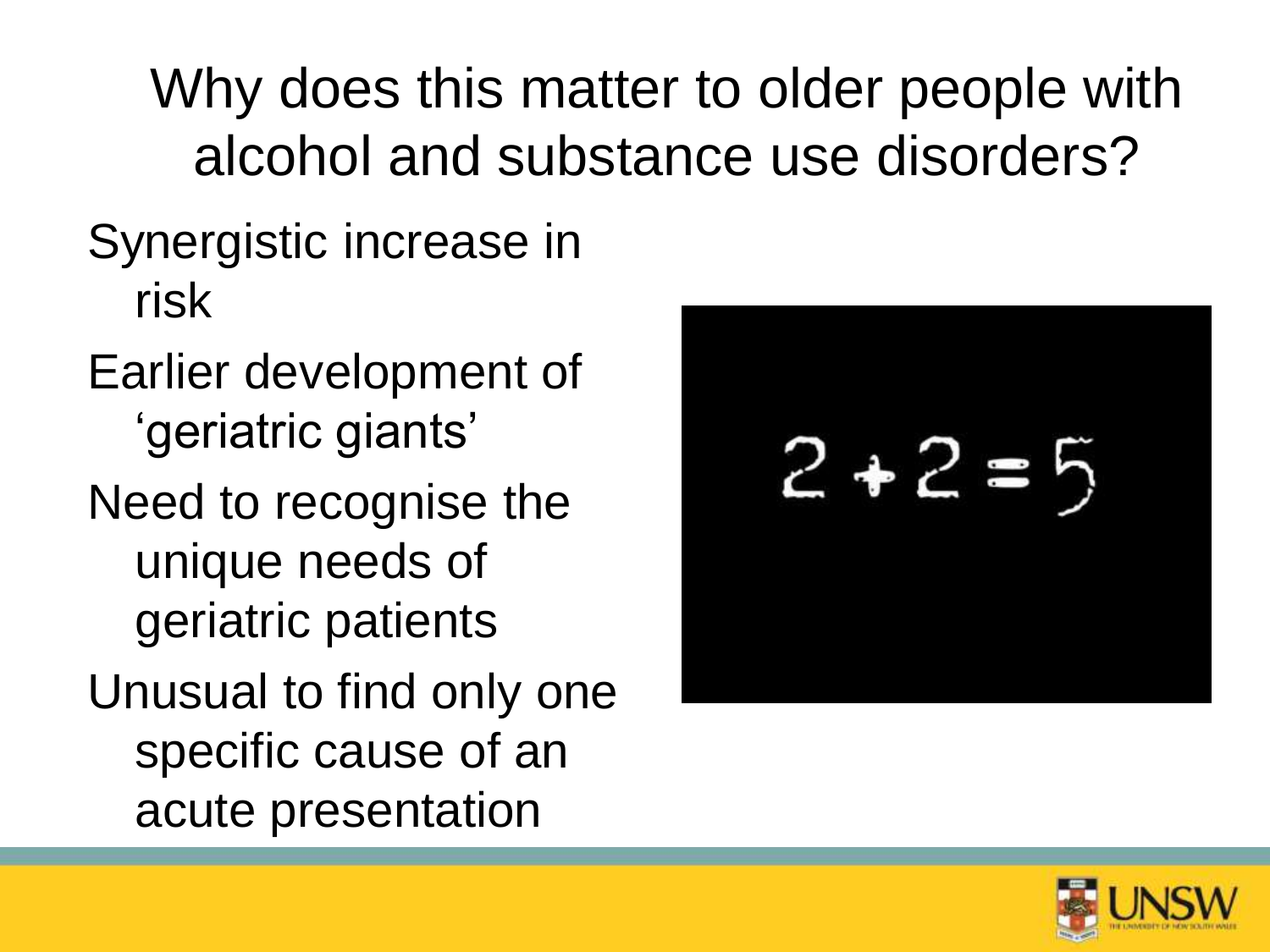## The Baby Boomers have arrived! DOB 1946-1964



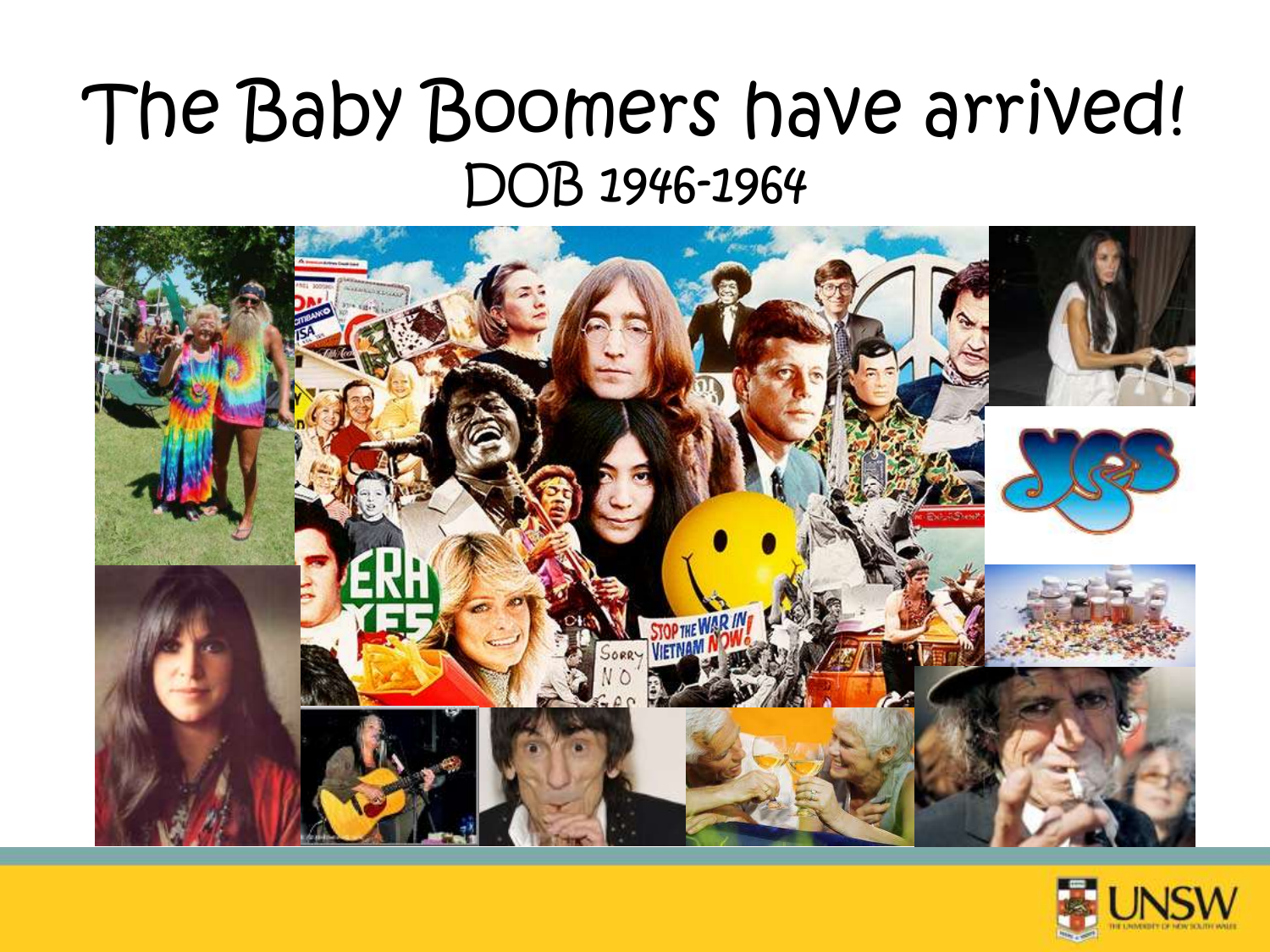

US birth rate (births per 1000 population), red segment highlights birth rate1946 to 1964

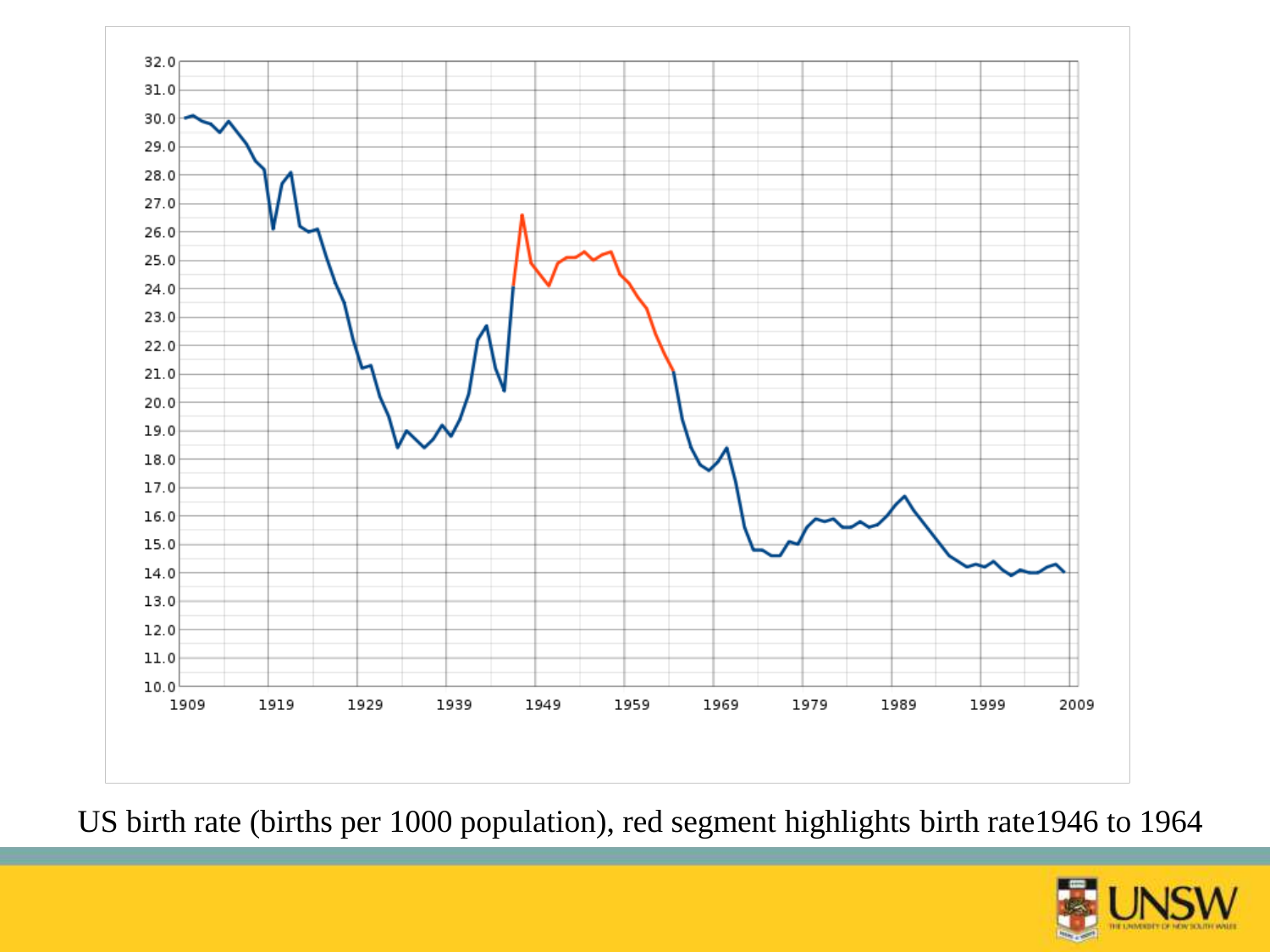## The Baby Boomers and Substance Use

Substance use disorders in over 50s predicted to double by 2020 (Han et al, 2009)



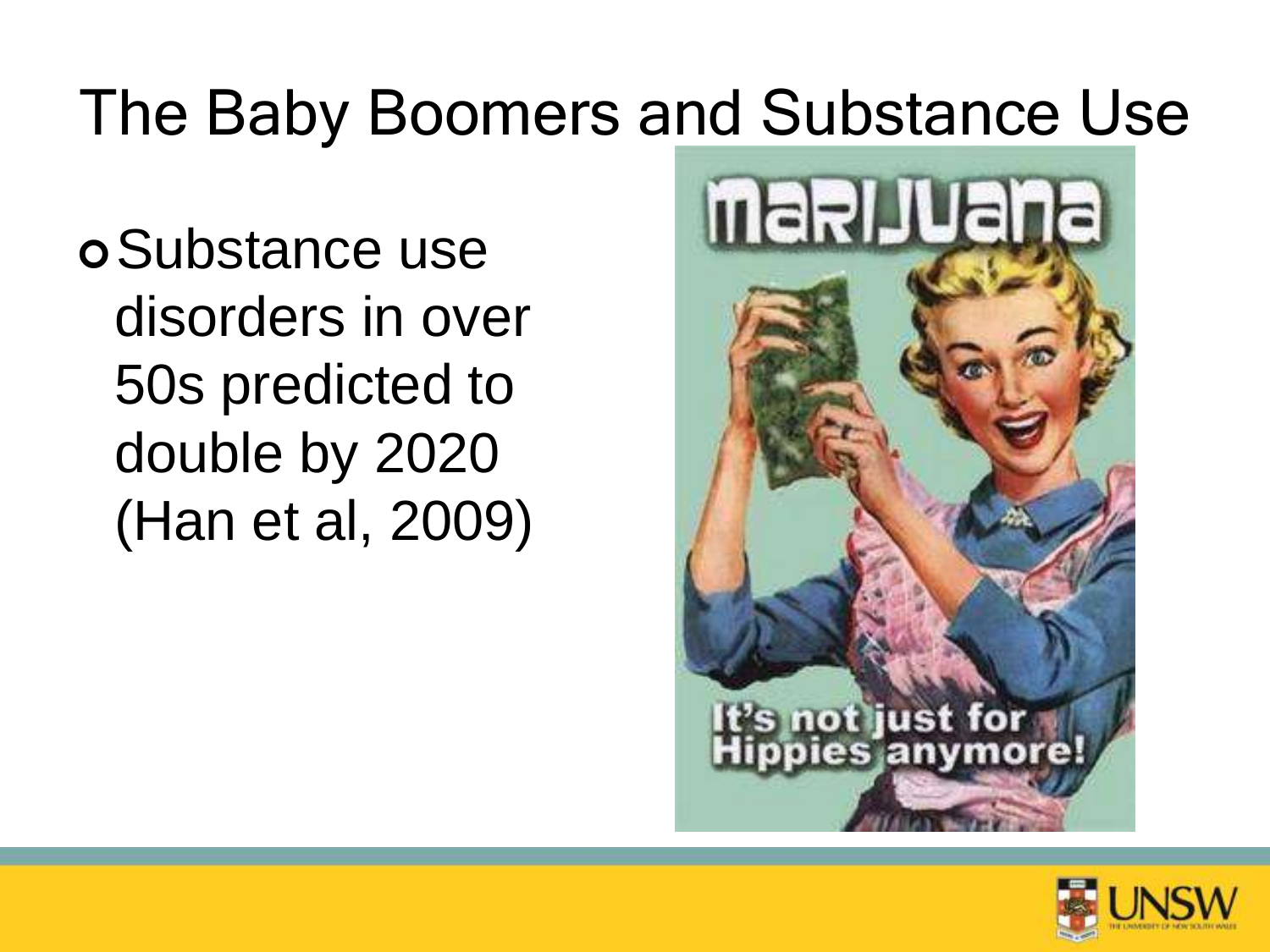Figure 9: 'Principal drug of concern' for drug and alcohol services closed treatment episodes for clients aged 50+ by year



**NSW Older People's D&A Report, 2015**

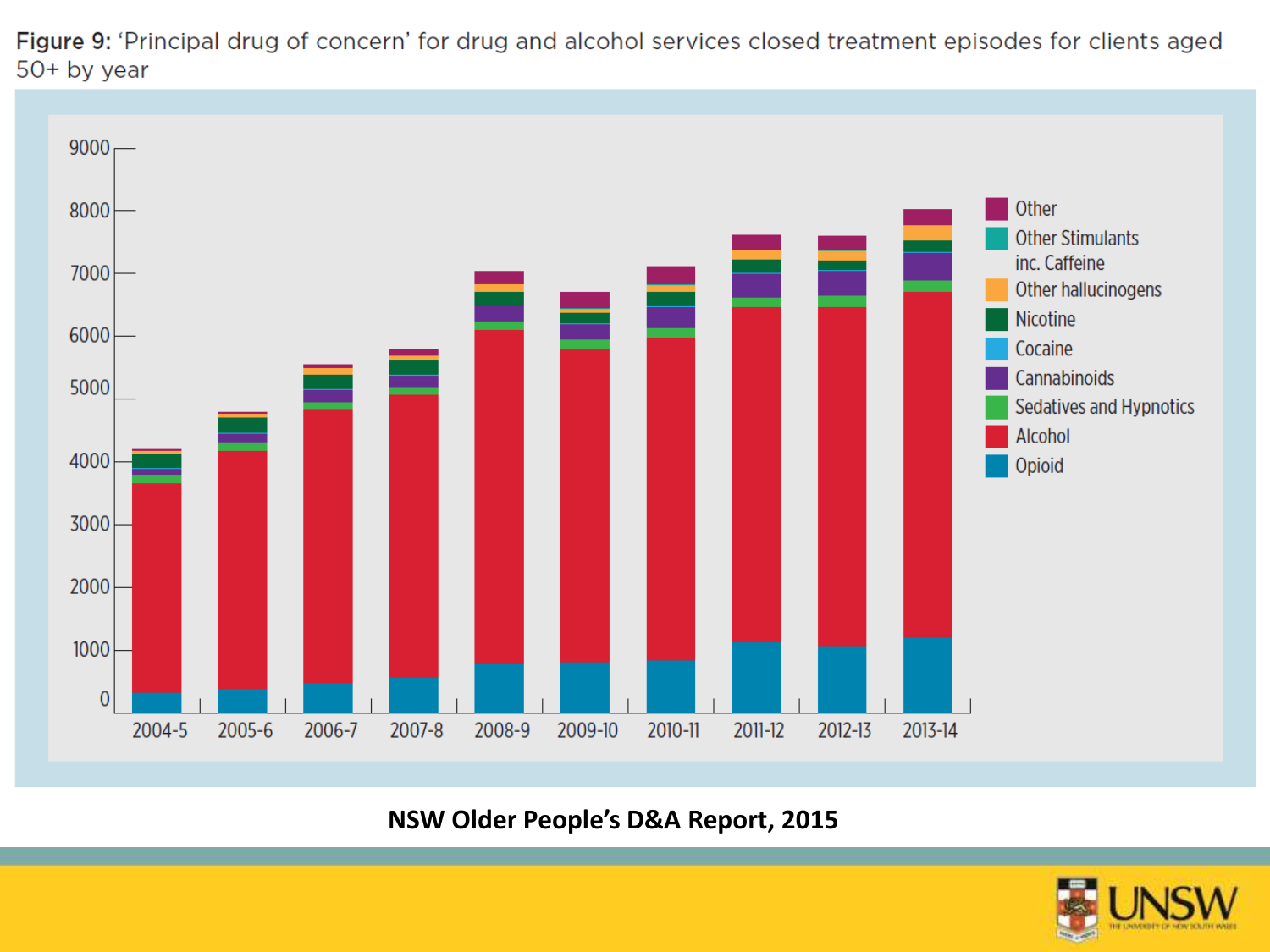## Non-medical Pharmaceutical Use 1995-2010 National Household Survey

- Range: sharing medications, higher doses, or longer durations than prescribed, to persistent abuse and dependency issues.
- Main: benzodiazepine sedative-hypnotics and the opioid analgesics

(AIHW, 2011)



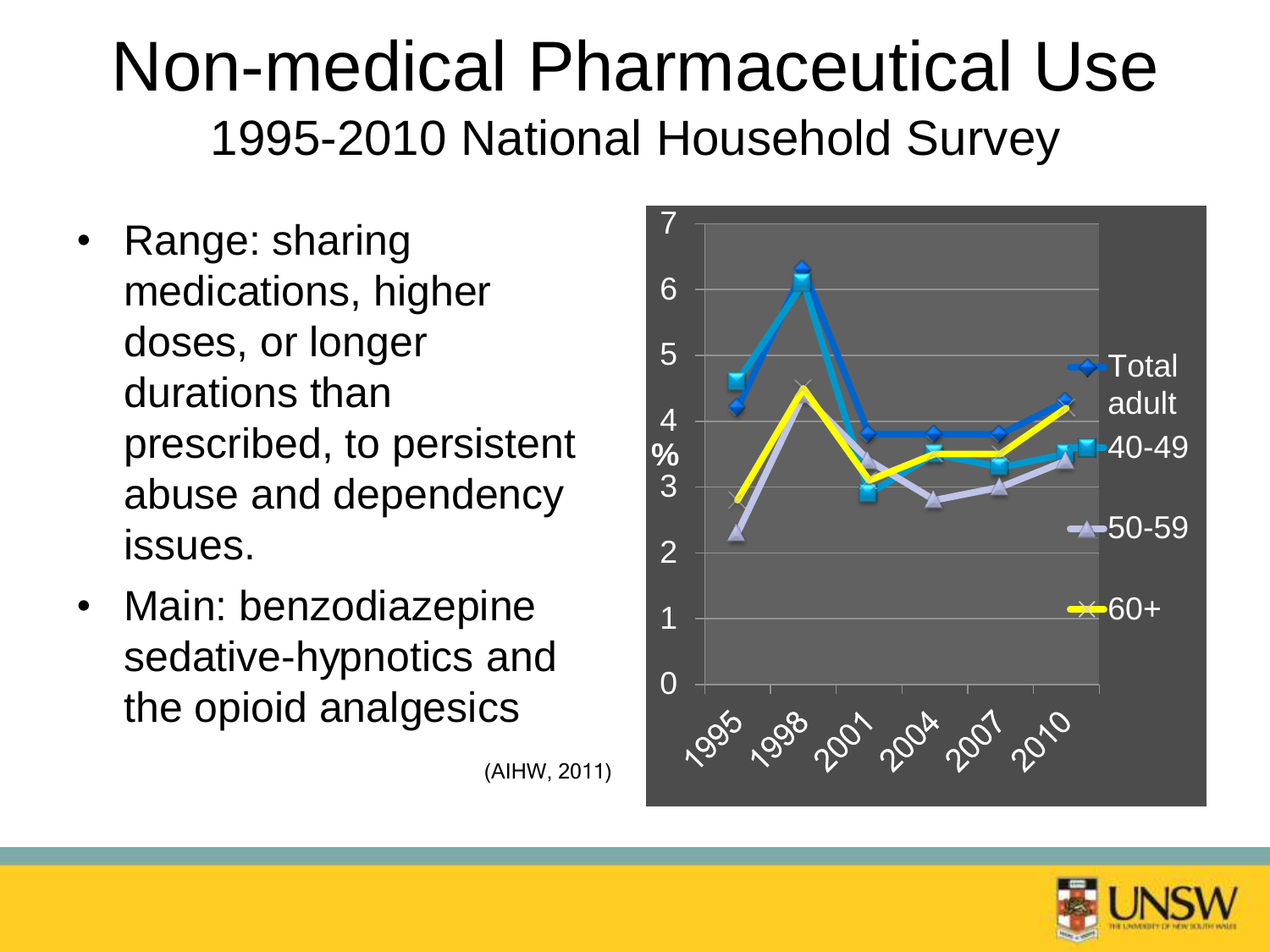

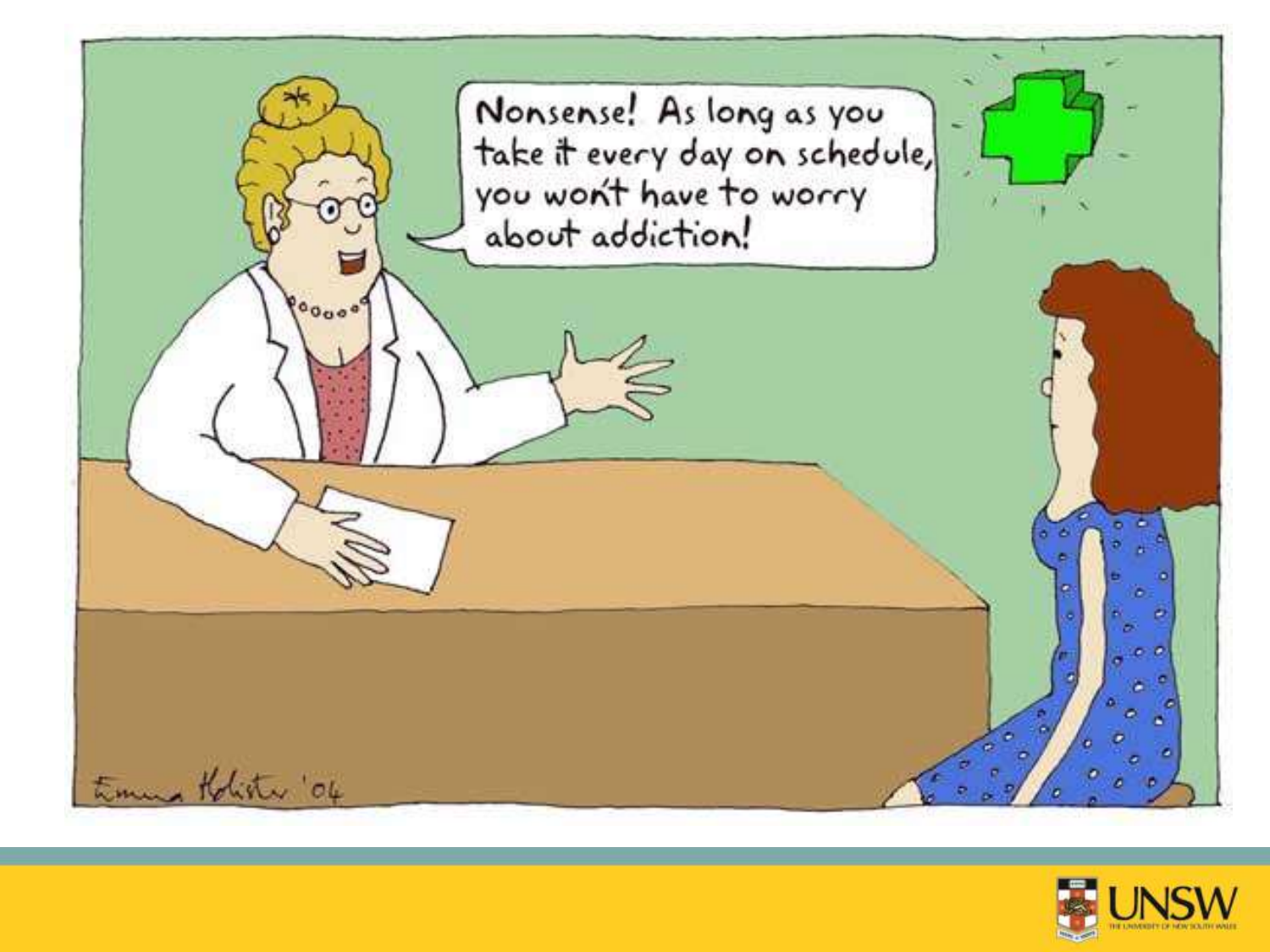### Benzodiazepines (BZ)



Recommendation is that BZ be avoided in older adults because of residual sedative effects and an association with falls, MVAs, Overdoses, and worsened memory (Hanlon et al., 1998; Sheahan et al., 1995; Simoni-Wastila & Yang, 2006)

- Worse with longer half-life BZ e.g. diazepam, nitrazepam
- Increased falls risk
- Withdrawal risks: Seizures, Tremors, Hallucinations, Delirium

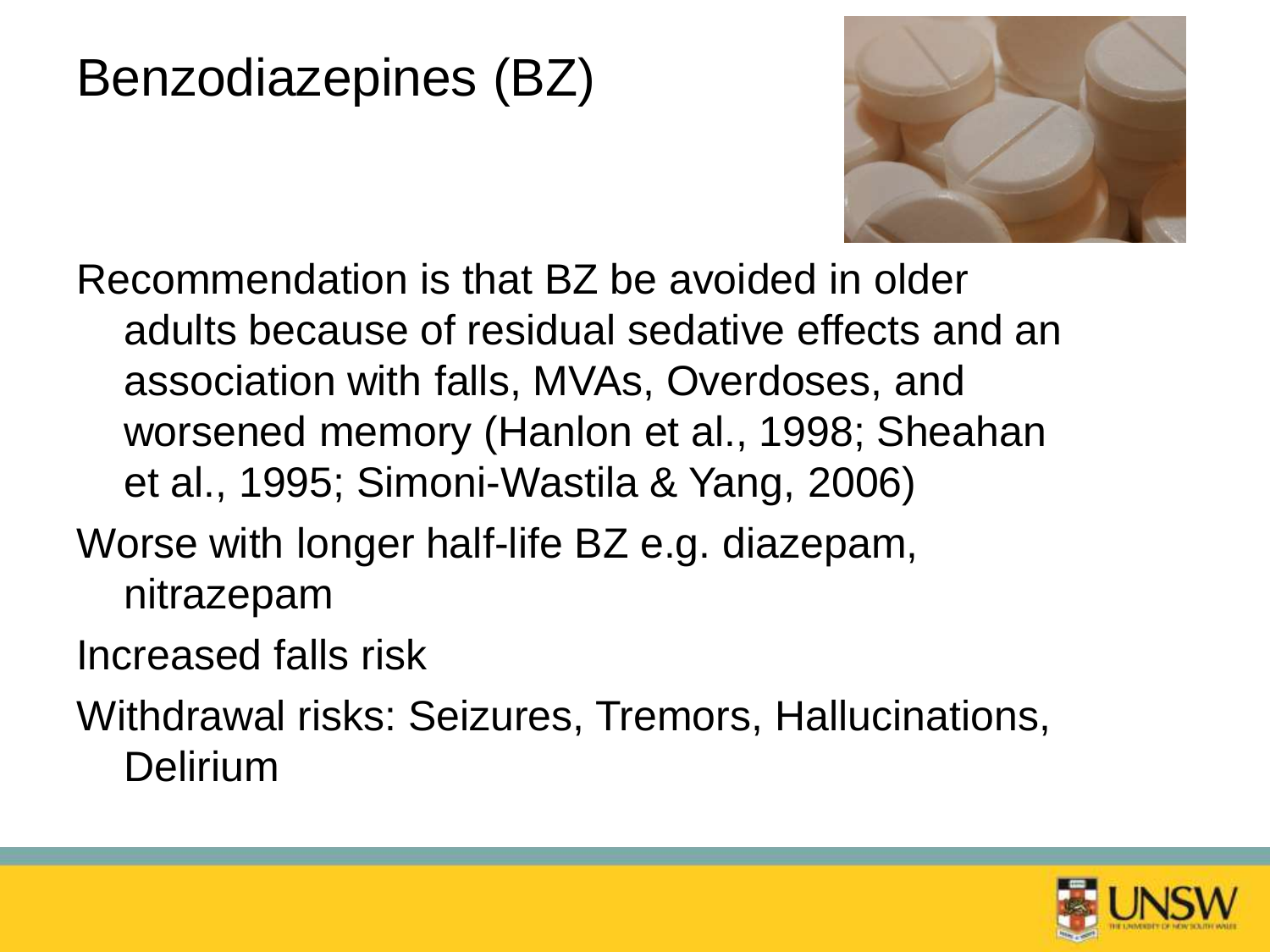### Quebec Survey on the Health of Older Persons<sup>1</sup>

2,782 persons randomly selected persons aged 65 years or older in Quebec

707 (25.4%) report benzodiazepine usage

67 (9.5%) meet DSM-IV criteria for benzodiazepine dependence 304 (43%) consider themselves to be dependent on

benzodiazepines

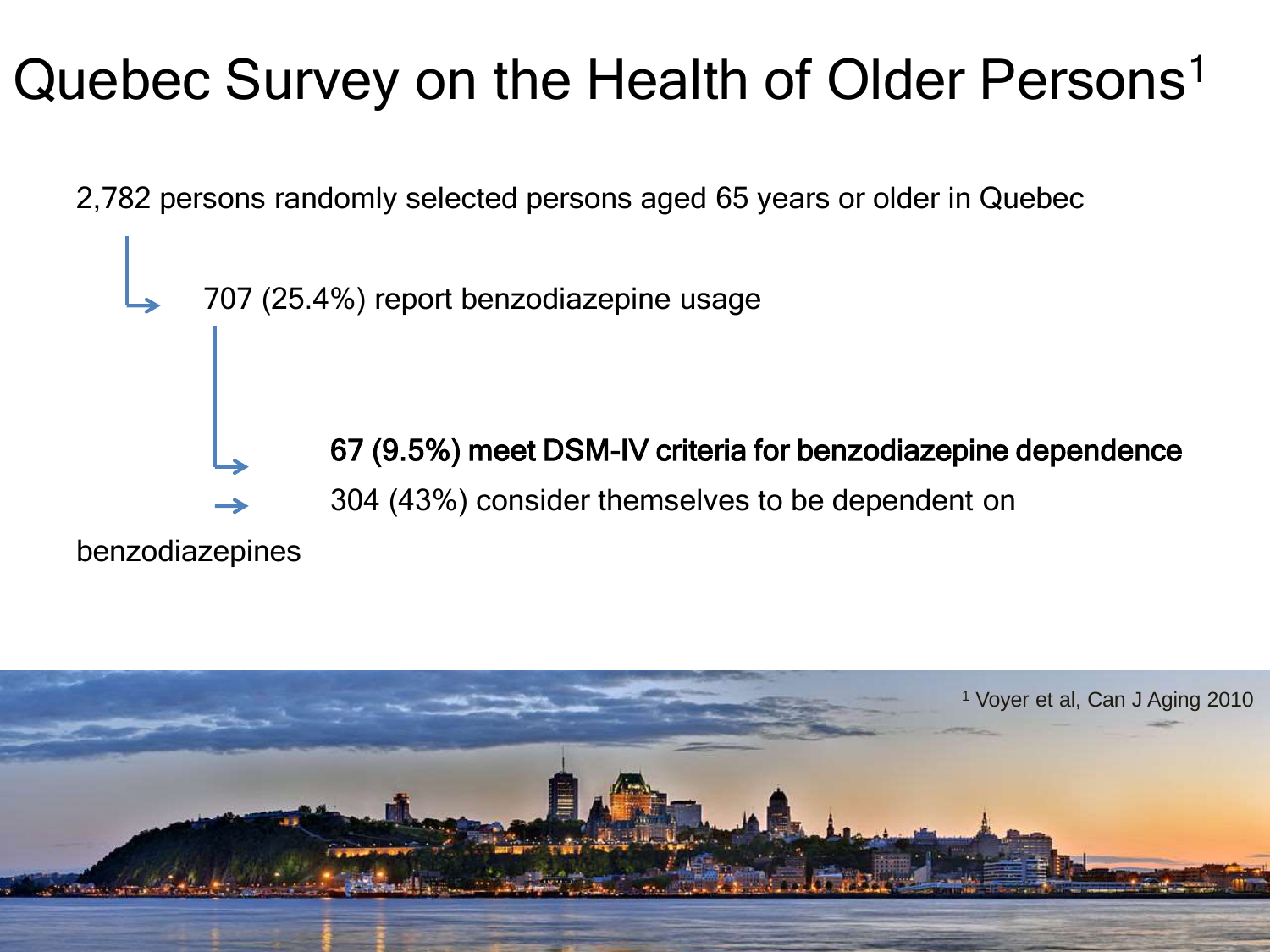### Do BZD cause a typical type of dependence?

| <b>DSM-IV criterion</b> |                                                                          | <b>Dependent BZD</b><br>users $(n=67)$ | <b>None-dependent</b><br>users (n=639) |  |
|-------------------------|--------------------------------------------------------------------------|----------------------------------------|----------------------------------------|--|
|                         | <b>Tolerance</b>                                                         | 50 %                                   | 7%                                     |  |
| 2.                      | Withdrawal                                                               | 56 %                                   | 10 %                                   |  |
| 3.                      | Increases in quantity or duration/ tolerance                             | <b>33 %</b>                            | 6 %                                    |  |
| 4.                      | Ongoing resolution or fruitless efforts to<br>reduce or cease medication | 89 %                                   | 23 %                                   |  |
|                         | 5. Takes time to recover from drug effects                               | 35 %                                   | 2%                                     |  |
| 6.                      | Reduction or abandonment of important<br>activities                      | 17%                                    | $0\%$                                  |  |
| 7.                      | Continued use of drug despite problems<br>caused by use                  | 30%                                    | 1 %                                    |  |

<sup>1</sup> Voyer et al, Can J Aging 2010

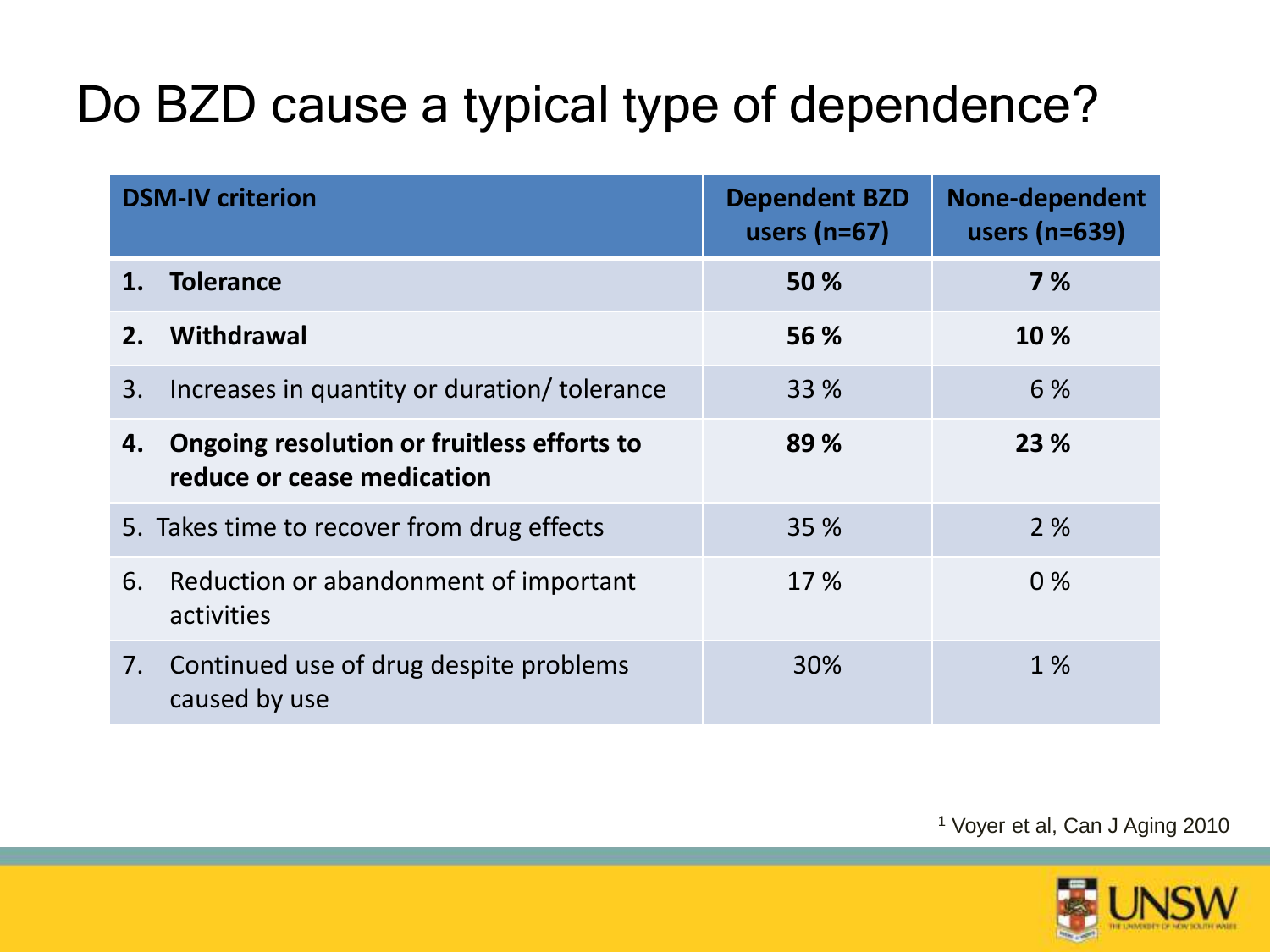### Why Do Older Adults Use Benzodiazepines?

#### 1**. Sleep problems**

• Bz appear to be a simple (and initially seemingly effective) remedy for sleep disorders in late life.

#### 2. **Anxiety and Stress**

- Many older patients have been prescribed low dose Bz for chronic anxiety for many years.
- New prescriptions for acute anxiety (often in the context of an evolving depression or dementia) occur when doctors lack skills/time for non-drug treatments & fail to refer to Mental Health

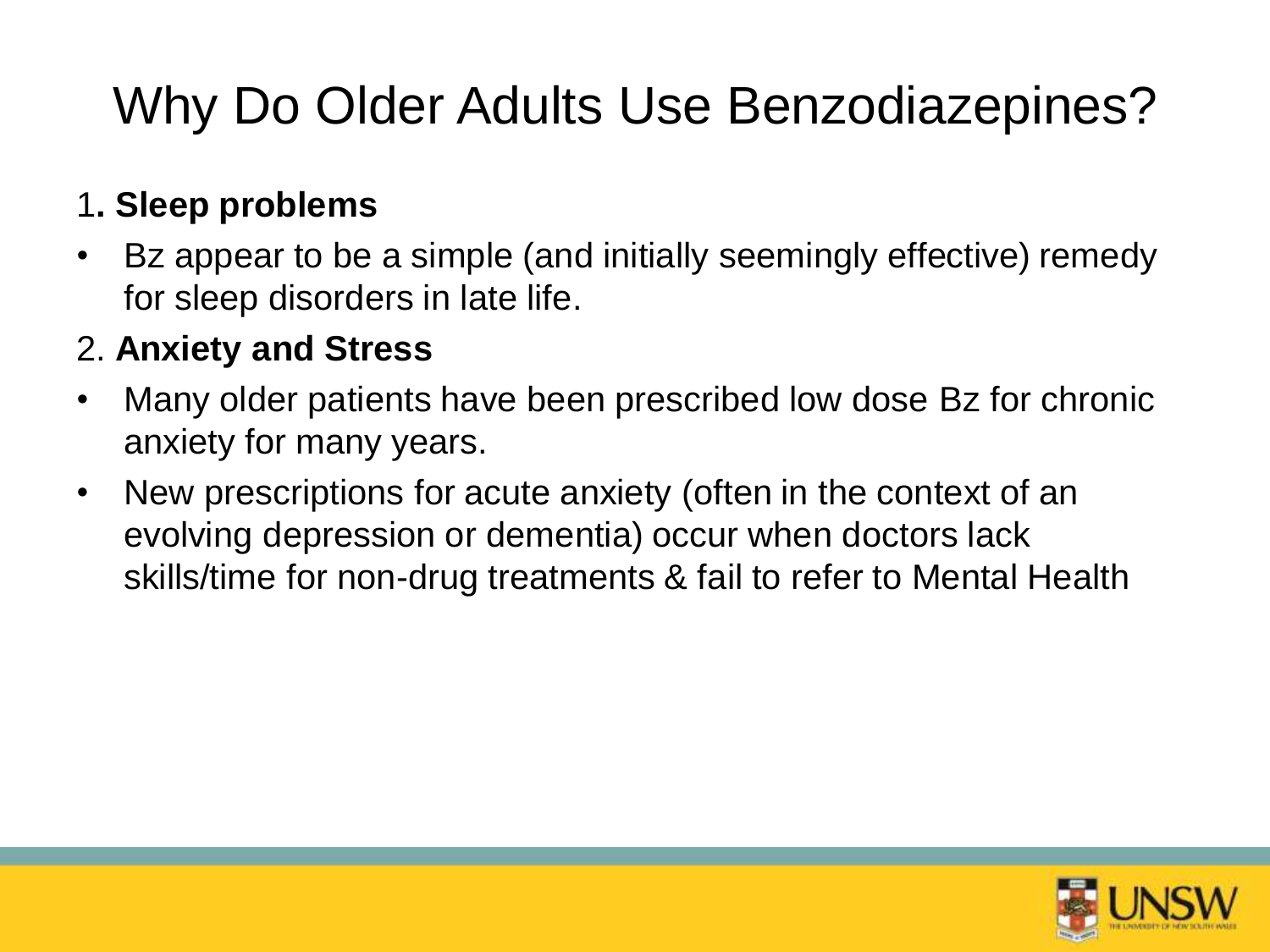#### Benzodiazepines and Cognition in Late Life

- The long term effects of benzodiazepines upon cognition are mixed but mainly suggestive of increasing risk of cognitive impairment (Stewart 2005)
- Some longitudinal studies indicate chronic Bz consumption can increase risk of cognitive decline (e.g. Paterniti et al, 2002) and dementia (e.g. de Gage et al, 2012) in older people
- The extent to which Bz and other sedative/hypnotics are associated with MCI are unclear

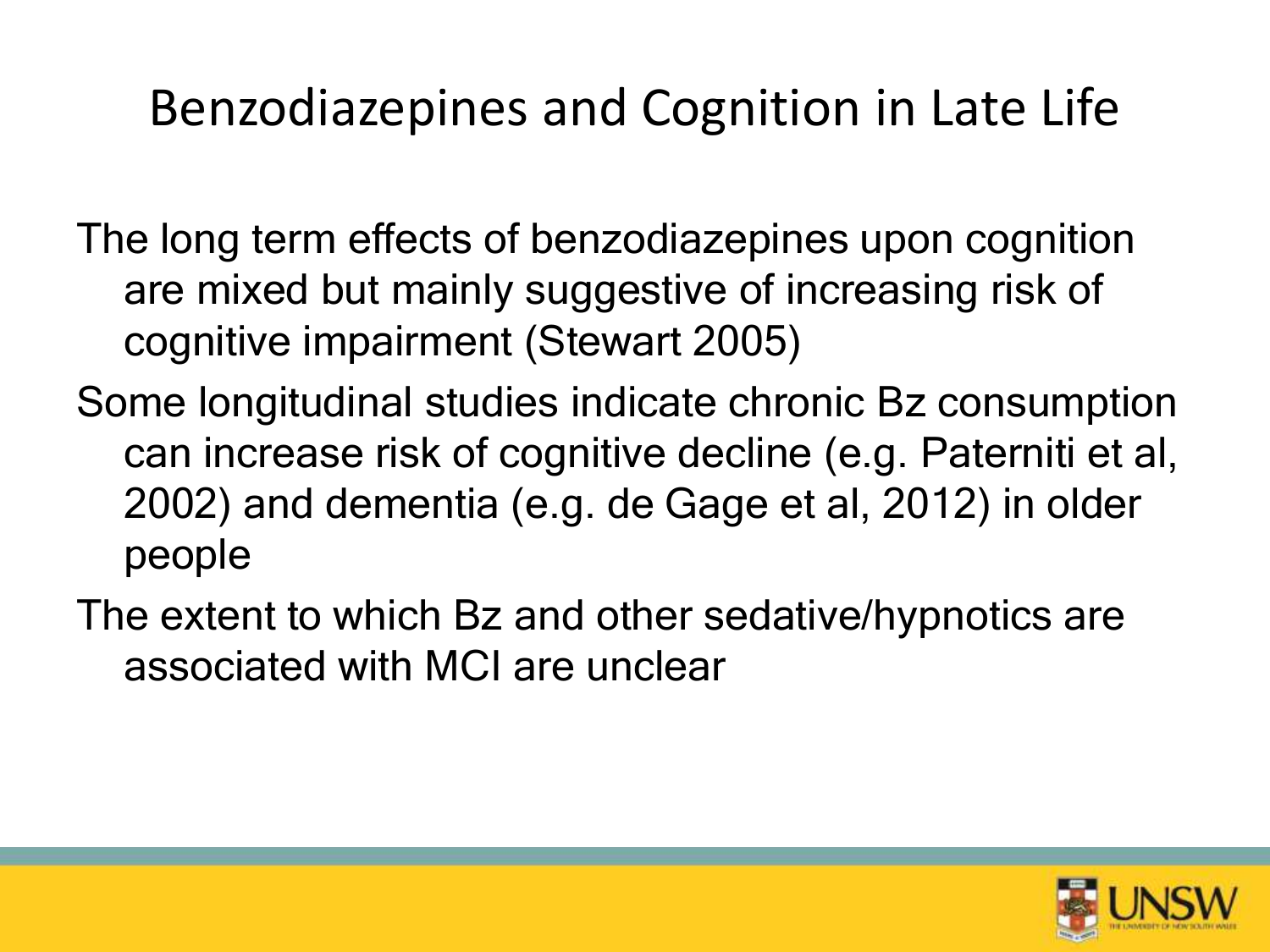#### Meta-analysis of Benzodiazepine Withdrawal Studies (Gould et al, 2014)

#### **Ten controlled withdrawal studies on achieving BZD abstinence**:

| Withdrawal with psychotherapy $(n=4)$ :            | $OR = 5.1$ [95% CI: 2.7 – 9.6], p<.001 |
|----------------------------------------------------|----------------------------------------|
| Withdrawal with pharmacotherapy $(n=4)$ :          | OR = 1.3 [95% CI: 0.7 – 1.5], p=.42    |
| Withdrawal with prescribing intervention $(n=2)$ : | OR = 1.4 [95% CI: 1.0 – 2.0], p=.04    |

#### **Eight prescribing RCTs on achieving BZD abstinence:**

Multifaceted intervention (n=5): **OR = 1.4 [95% CI: 1.1 – 1.7], p=.006** Single prescribing intervention  $(n=3)$ :  $OR = 0.9$  [95% CI: 0.7 – 1.1], p=.27

<sup>1</sup>Gould et al, Br J Psychiatry 2014

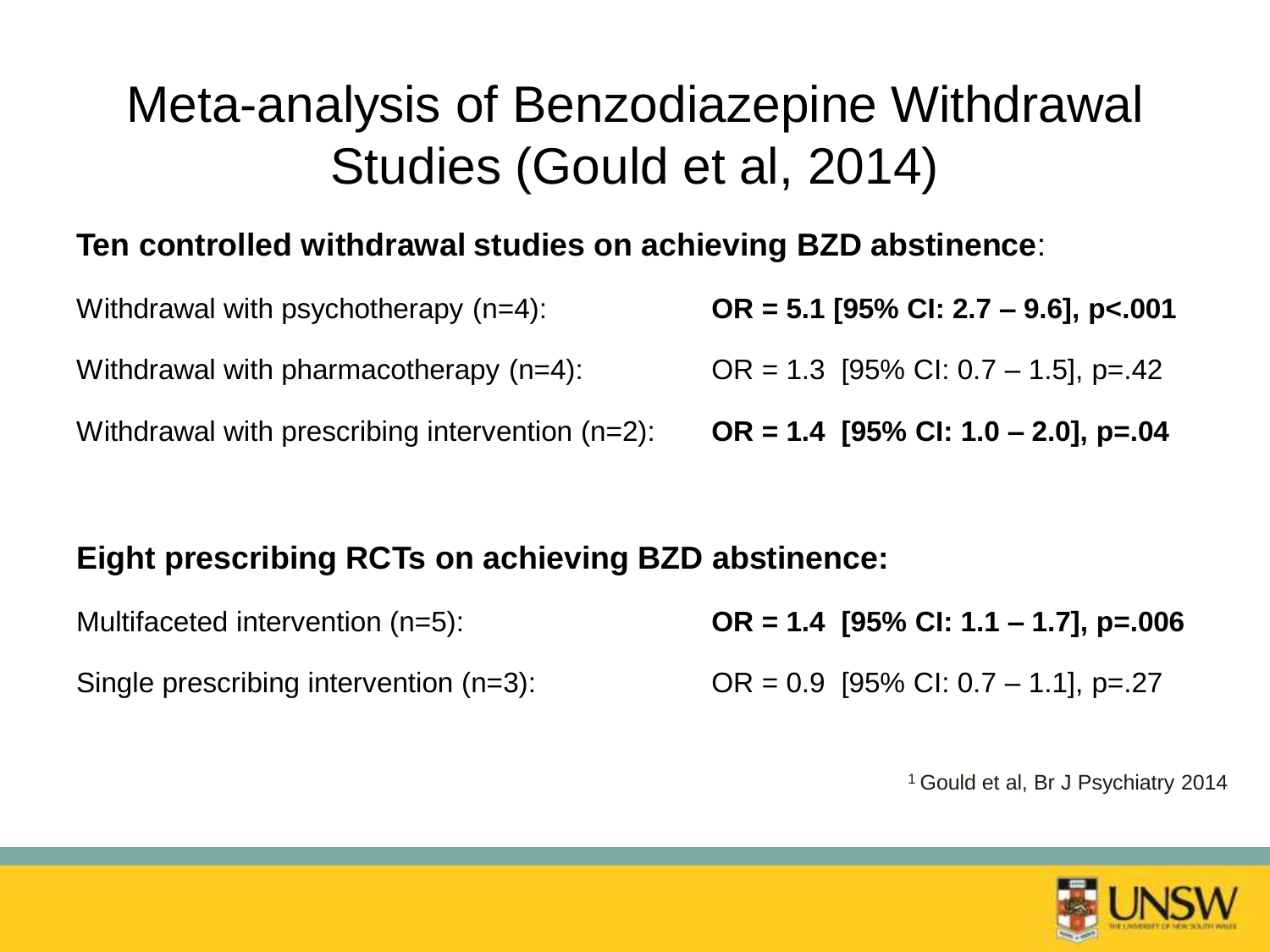### Stepped Care Approach for Benzodiazepine Discontinuation in Primary Care

Based on the BenzoRedux Project in the Netherlands

#### **Step 1 – Discontinuation Letter (Gorgels et al, 2005, 2008)**

Main effects of a letter with stop advice (Gorgels et al 2005)

Short-term quitters (6 mths): 24% vs 12% (RR = 2.1 [95% CI: 1.8 – 2.4]) Full abstinence for 21 mths:  $13\%$  vs  $5\%$  (RR = 2.6 [95% CI: 2.0 – 3.4])

Secondary effects (Gorgels et al 2008) No increase in medical consumption No substitution for other (psychotropic) drugs

Age was not a significant predictor of response

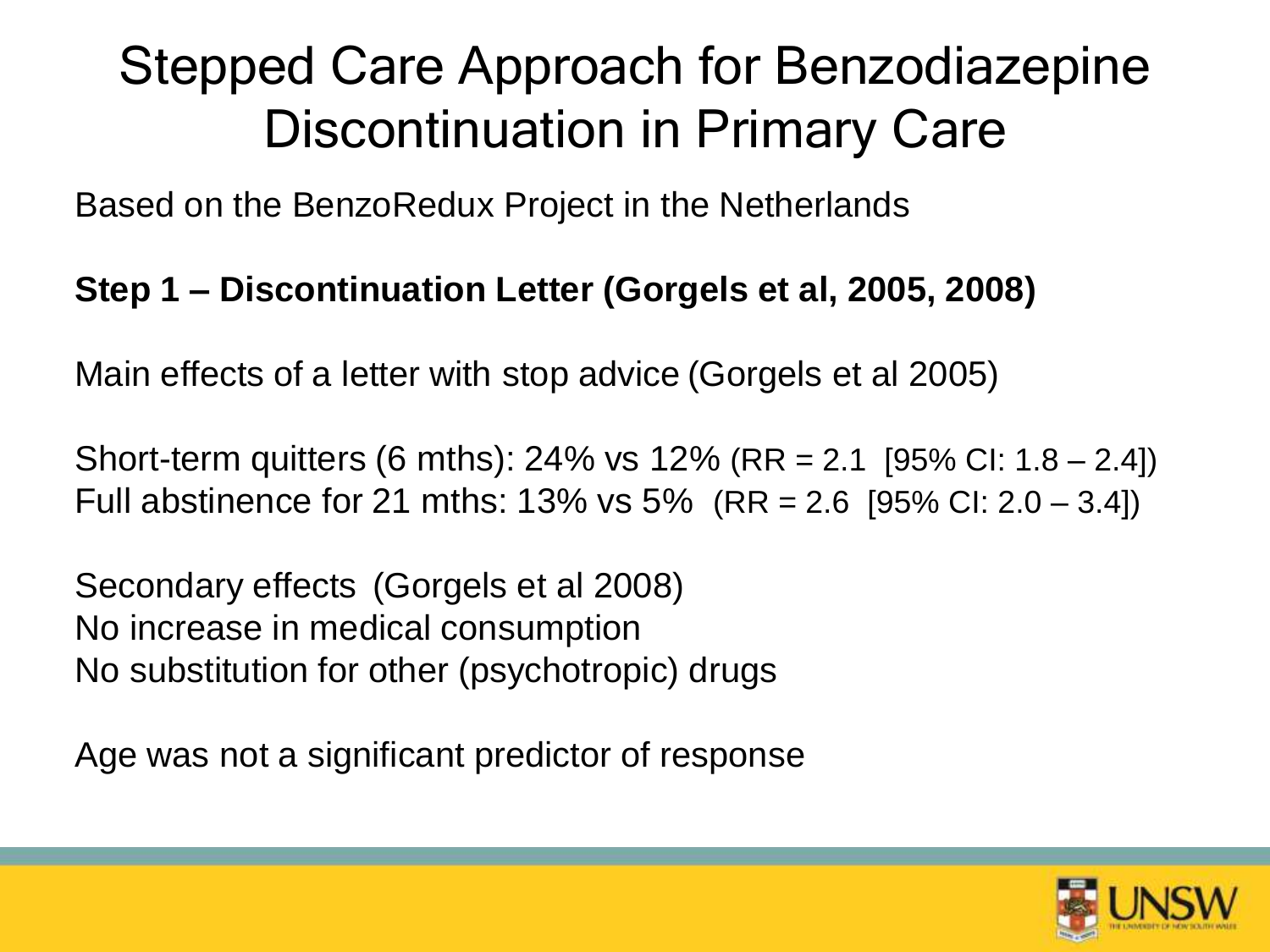#### Stepped Care Approach for Benzodiazepine Discontinuation in Primary Care **Step 2: Gradual Tapering of Benzodiazepines with & without CBT (Oude Voshaar et al, 2003, 2006)**

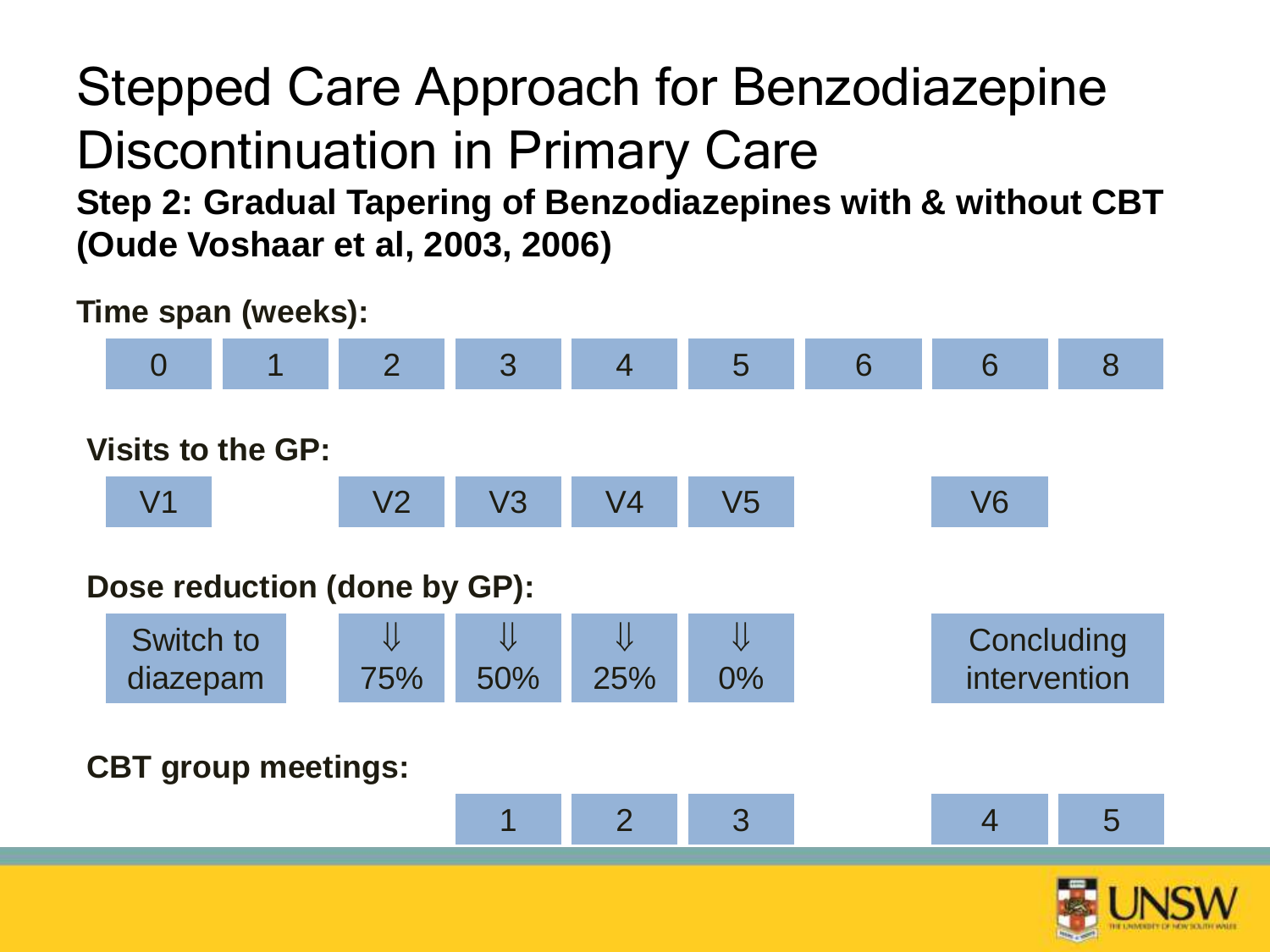### Stepped Care Approach for Benzodiazepine Discontinuation in Primary Care

#### **Step 2: Gradual Tapering of Benzodiazepines (Oude Voshaar et al, 2003, 2006)**

#### **End of treatment Abstinence**

Taper 62%, Taper + CBT 58%, Control 21%

#### **18 months Abstinence**

Taper 36%, Taper + CBT 29%, Control 15%

Low dose users, those who do not have alcohol problems more likely to be abstinent

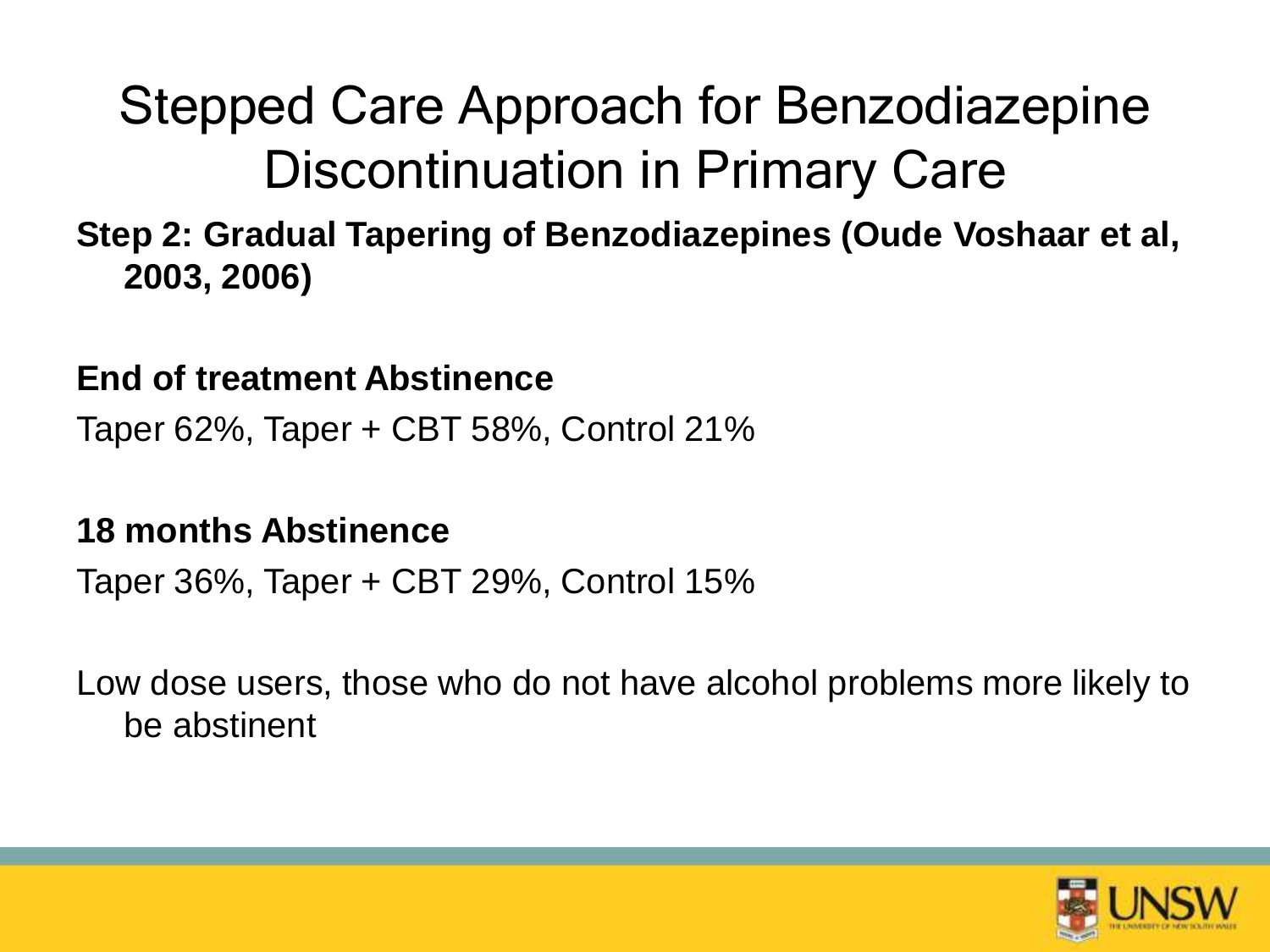# **Opioids**



Risk for opioid-related problems has increased over the past 10-years for all birth cohorts

Increase in older adults receiving pharmacotherapy for opiate dependence in Australia – proportion aged 50+ increased from 8% to 21% between 2006 and 2014, aged 60+ increase from 0.3% in 2006 to 1% in 2010 (AIHW 2015)

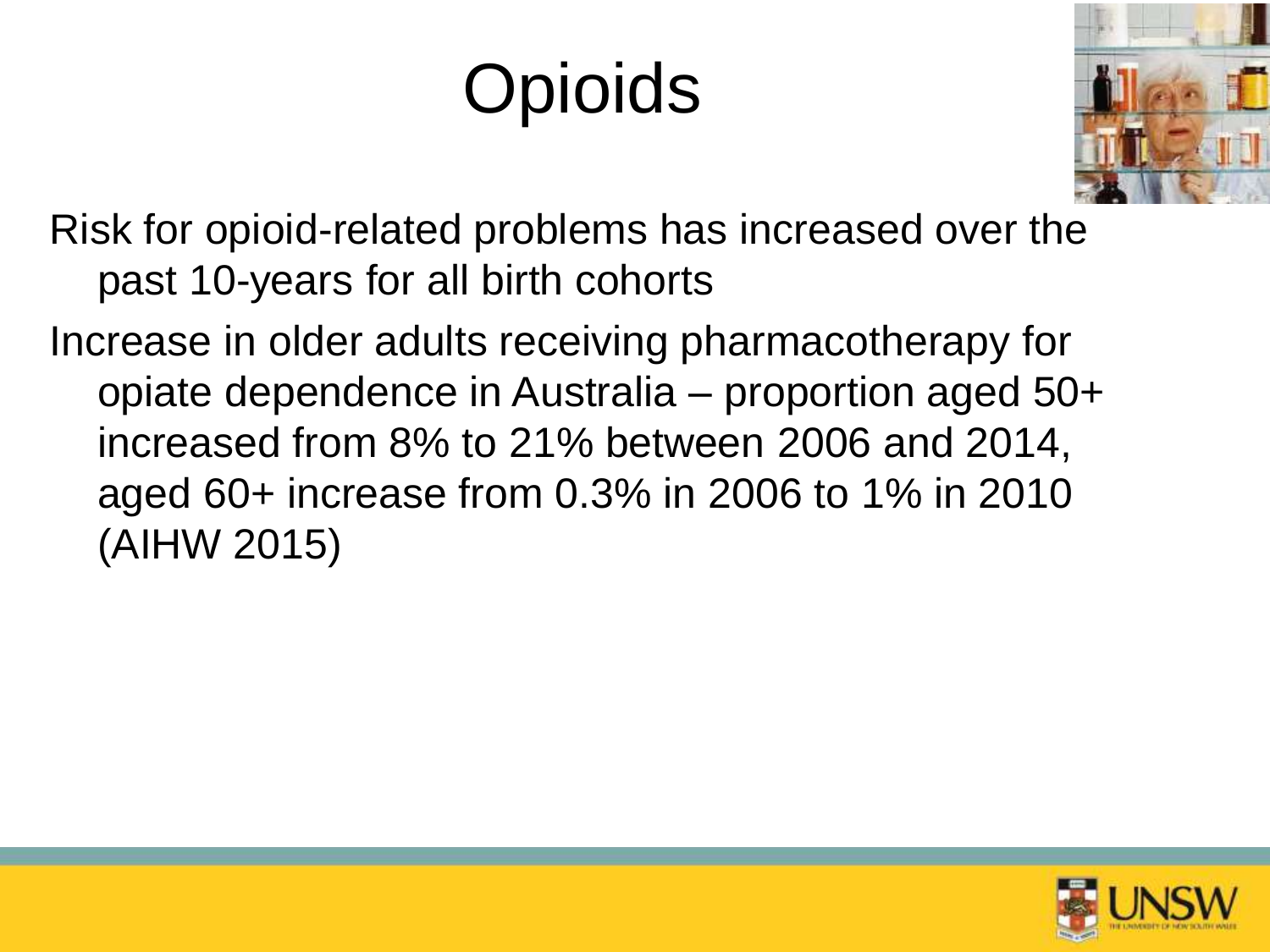## Prescription Opioids

- Older people (mainly late mid life) misusing painkilling medication have driven the first rise in deaths from heroin and other opioid drugs in more than 10 years
- A study of over 19,000 community dwelling Australians aged 60+ found 22% were using opioids regularly & 12% exceeded dose recommendations (Veal et al, 2015)
- Increased use of opioids in chronic pain management including nursing home residents with dementia and disturbed behaviour
- Deaths from opioids increased from 500 in 2008 to more than 700 in 2010, only 30% due to heroin (NDARC, UNSW 2012); mortality is dose-related with prescription opioids
- Opioids used in around 9% unintentional & 5% intentional hospitalised self-poisoning in NSW aged 50+ (Mitchell et al, 2015)
- Prescription opioids associated with increased suicide risk (12% opioid deaths in 2016 ( $n = 123$ )

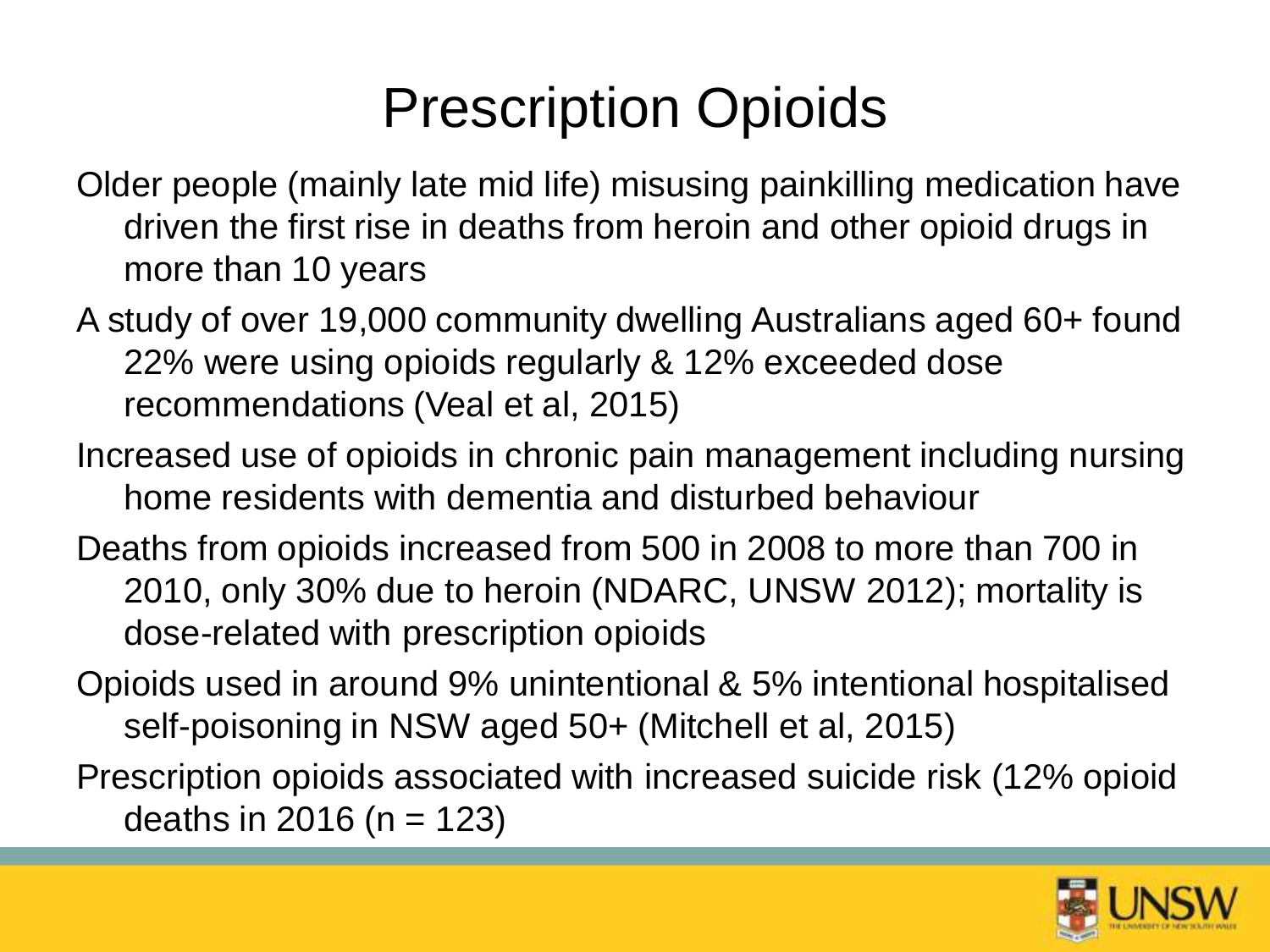### Risk Factors for Opioid Misuse in Older People

- Park & Lavin (2010) cross-sectional study from 11 VA outpatient clinics, 163 patients (69% male) being treated for chronic pain with opioid medications – mainly arthritis & lower back pain
- High levels of pain severity & depressive symptoms, lower disability scores were associated with increased risk of opioid misuse. No association with alcohol problems, social supports, social networks or spirituality
- Roxburgh et al (2011) Increased prescription of opioids for chronic pain in older people & increased morbidity & mortality
- Older people with non-cancer pain 2.5 times more likely to become long term users than 18-44 yr olds (Lalic et al, 2018)

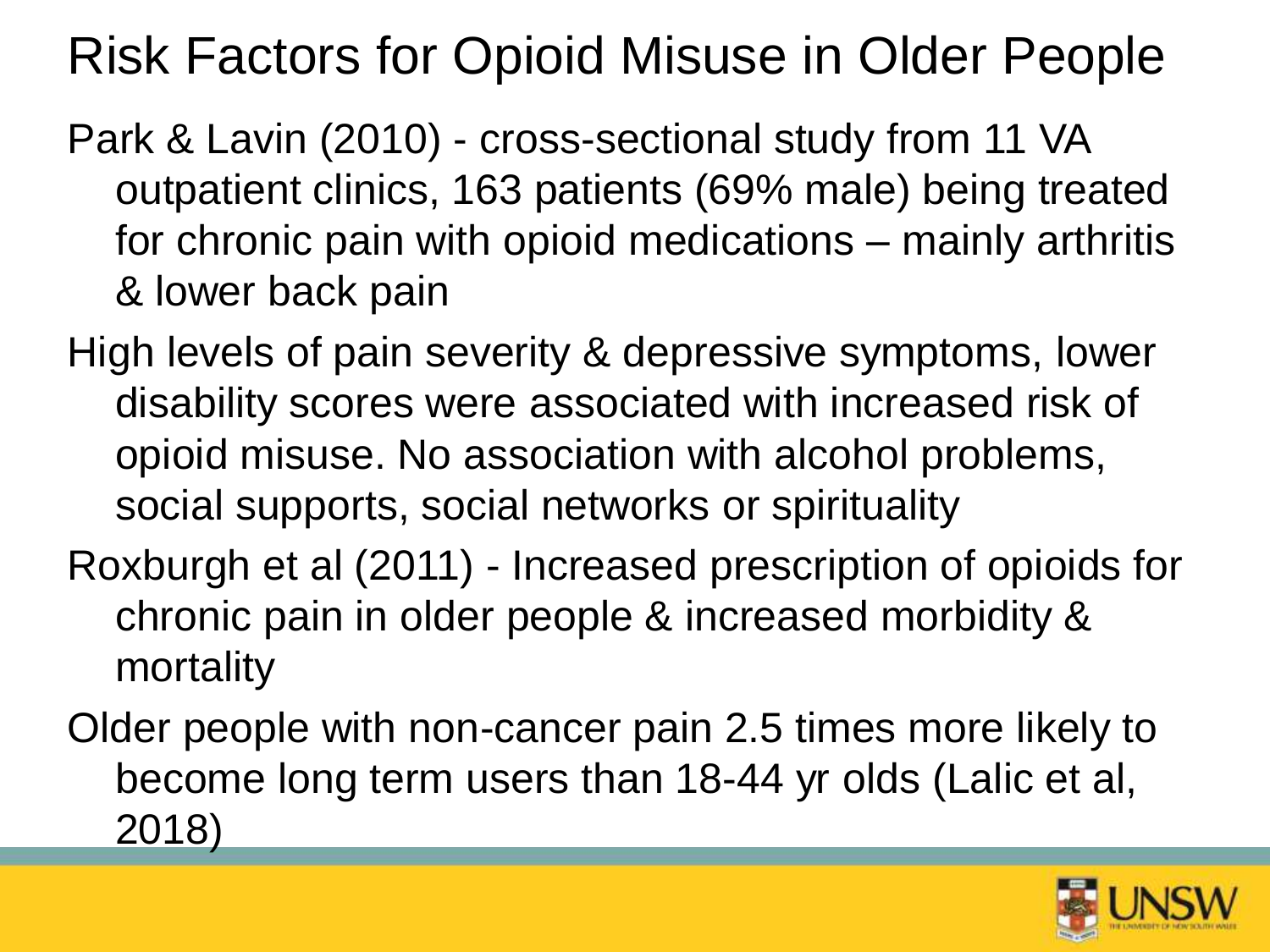### Opioids for Chronic Non-Cancer Pain

Despite the increased use of opioids for chronic non-cancer pain in older people there is:

i) a dearth of evidence for efficacy, particularly as few RCTs include older people;

ii) few older people with chronic pain attend pain clinics;

iii) few guidelines for treating chronic pain in older people

O'Brien et al 2019

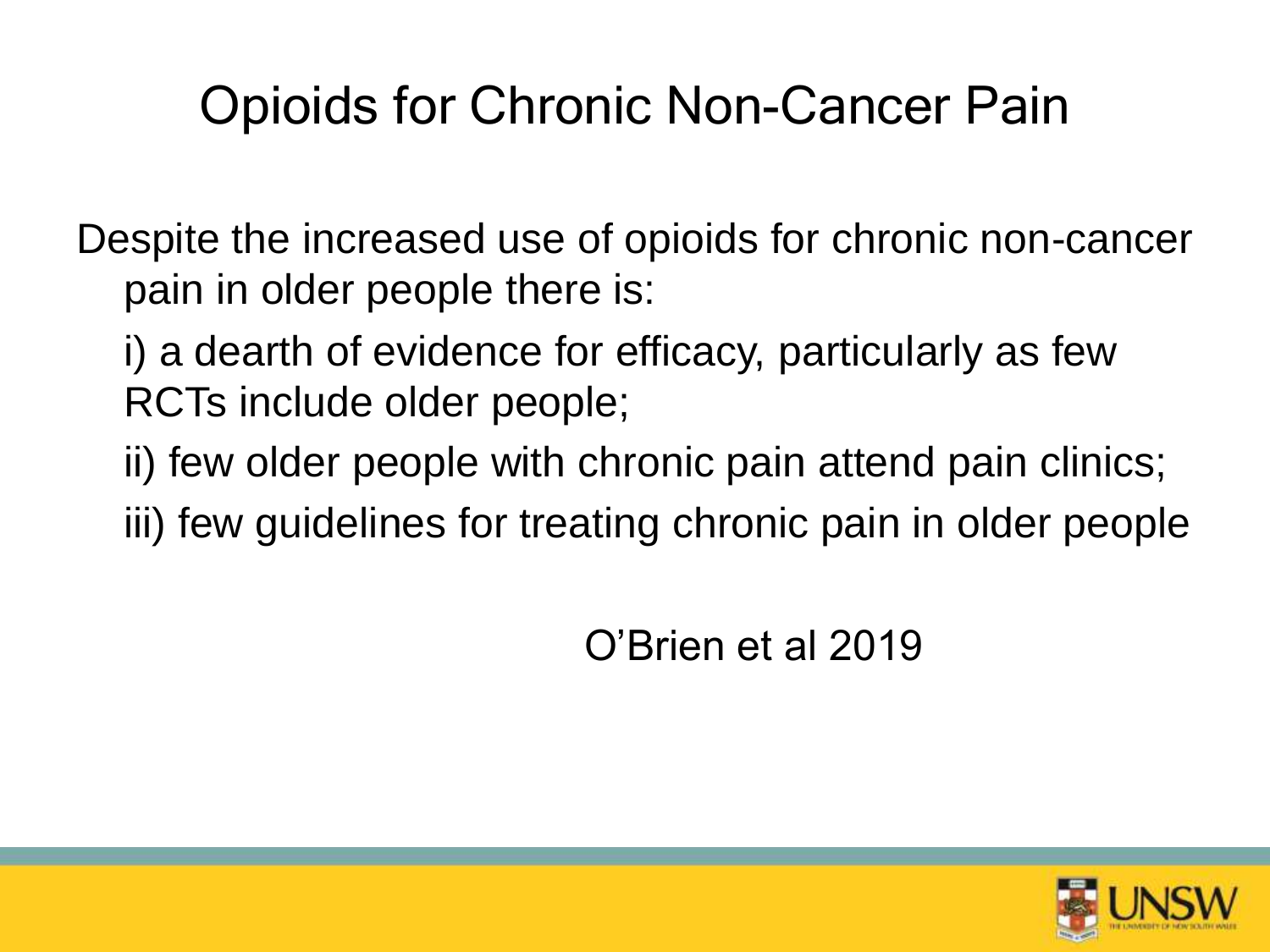## Opioids and cognition

- Immediate effects drowsiness, slurred and slow speech, reduced coordination, impaired concentration
- Evidence for mild cognitive deficits in attention, working memory and verbal memory in chronic cases/
- Persistent impairment with abstinence only found in executive (higher-order) functions
- Reversible structural changes with abstinence
- Some evidence that Suboxone is associated with less cognitive impairment than heroin/methadone but may reflect group selection

Rapeli et al., 2006; Mitrovic et al., 2011; Darke et al 2012

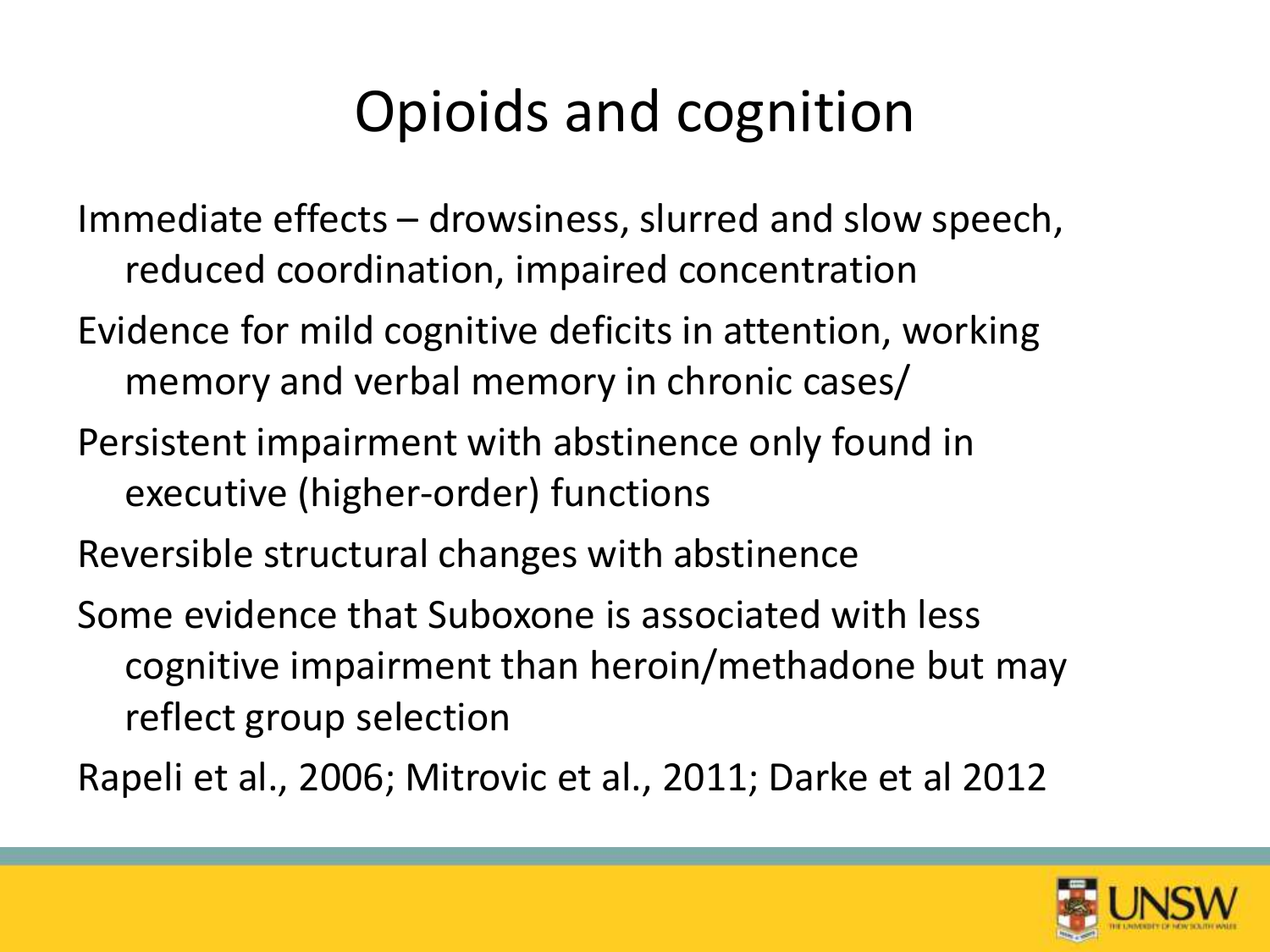### Trends in Illicit drug use past 12 months Australian National Household Surveys 1995-2010



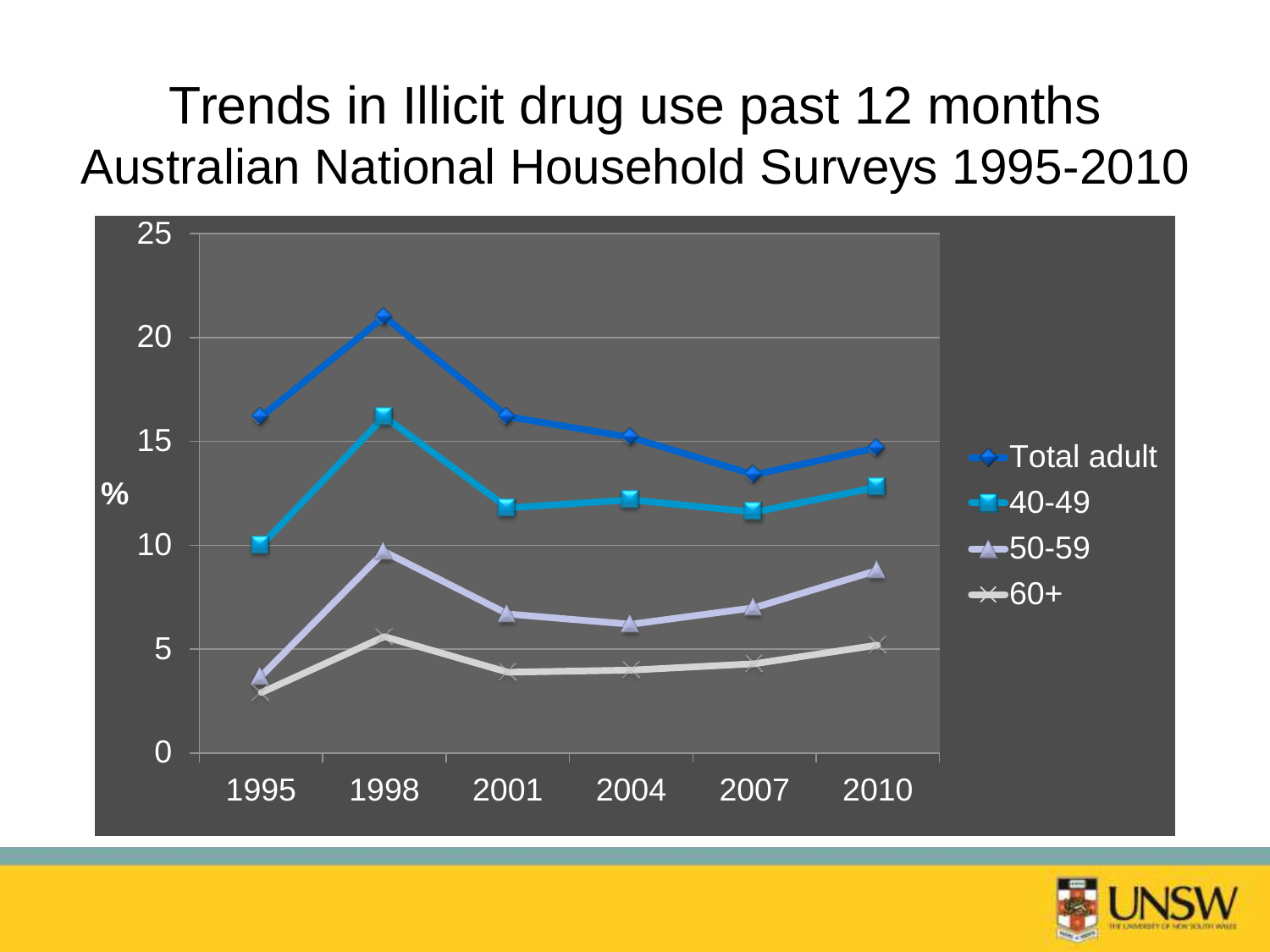#### **CANNABIS**

#### Table 2: Cannabis use patterns by age group: 2004 and 2013

**Australia**

| Cannabis use patterns |                         |                                                  | 2004                           |                                       |                                 |  |
|-----------------------|-------------------------|--------------------------------------------------|--------------------------------|---------------------------------------|---------------------------------|--|
|                       |                         | $50 - 59$ years<br>$(n = 4730)$ <sup>†</sup> , % | 60-69 years<br>$(n = 3613), %$ | $70 + \gamma$ ears<br>$(n = 3357), %$ | All $50+$<br>$(n = 11, 700), %$ |  |
| Cannabis use in       | No                      | 96.8                                             | 99.5                           | 100.0                                 | 98.5                            |  |
| past year             | Yes                     | 3.2                                              | 0.5                            | 0.0                                   | 1.5                             |  |
| Frequency of use      | Occasional              | 48.7                                             | 53.2                           | 49.5                                  | 49.1                            |  |
| Age of first use      | Regular<br>$<$ 50 years | 51.3<br>97.4                                     | 46.8<br>89.2                   | 50.5<br>69.2                          | 50.9<br>94.9                    |  |
|                       | $\geq 50$ years         | 2.6                                              | 10.8                           | 30.8                                  | 5.1                             |  |
| Cannabis use patterns |                         |                                                  |                                | 2013                                  |                                 |  |
|                       |                         | $50 - 59$ years<br>$(n = 3831), %$               | 60-69 years<br>$(n = 4013), %$ | $70+$ years<br>$(n = 3328), %$        | All $50+$<br>$(n = 11 172)$ , % |  |
| Cannabis use in       | No                      | 92.7                                             | 98.0                           | 99.7                                  | 96.4                            |  |
| past year             | Yes                     | 7.3                                              | 2.0                            | 0.3                                   | 3.6                             |  |
| Frequency of use      | Occasional              | 43.8                                             | 44.9                           | 45.4                                  | 44.0                            |  |
|                       | Regular                 | 56.2                                             | 55.1                           | 54.6                                  | 56.0                            |  |
| Age of first use      | $<$ 50 years            | 99.7                                             | 95.4                           | 84.6                                  | 98.0                            |  |
|                       | $\geq 50$ years         | 0.3                                              | 4.6                            | 15.4                                  | 2.0                             |  |
|                       |                         | Kostadinov & Roche, 2017                         |                                |                                       |                                 |  |

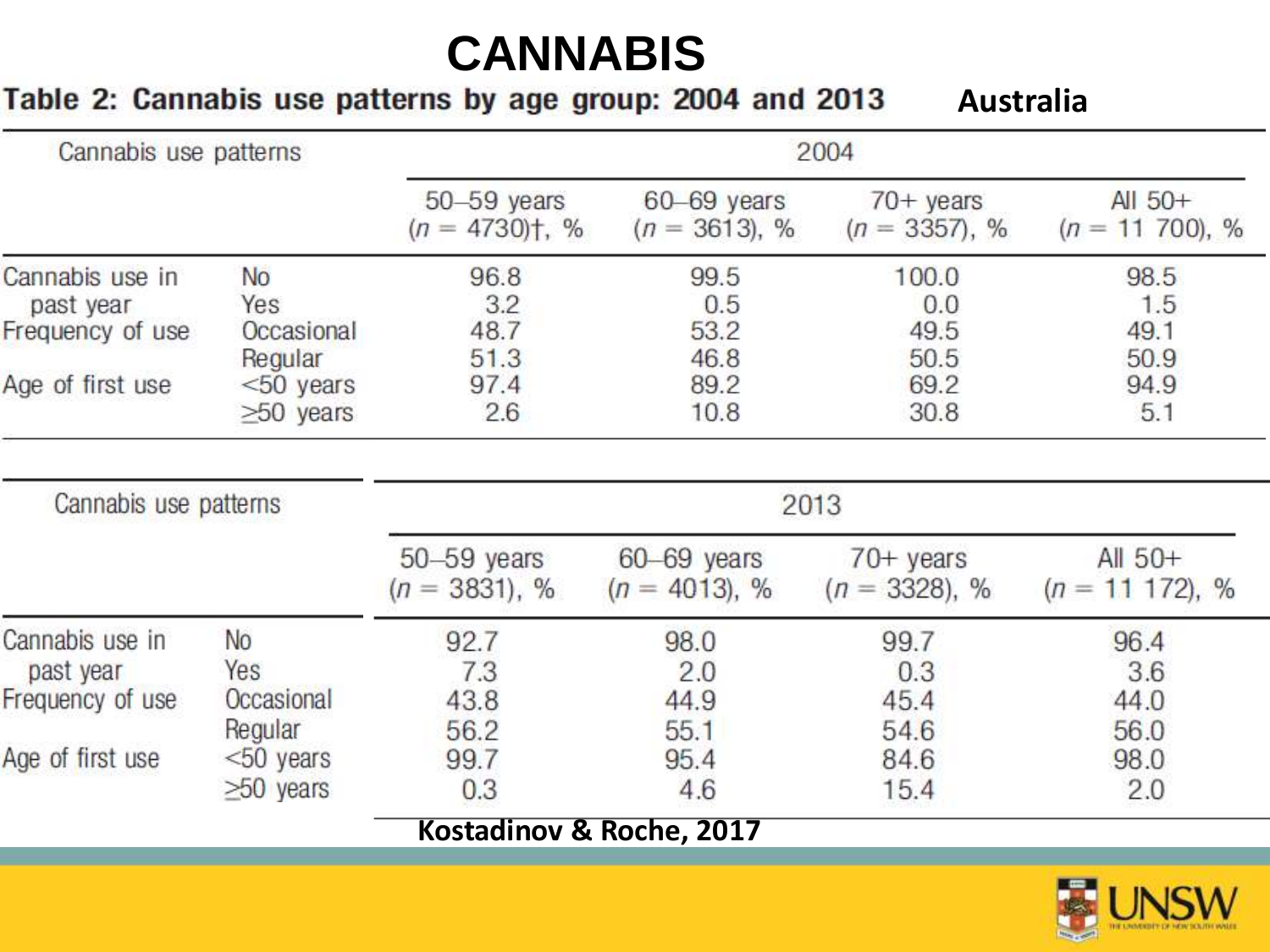### Long Term Effects of Cannabis Use adapted from Hall (2014)

| <b>Condition</b>          | <b>Evidence</b> | <b>Level of Evidence</b>         | <b>Strength of Effect</b> |
|---------------------------|-----------------|----------------------------------|---------------------------|
| Dependence                | $++++$          | Cohort studies                   | 1 in 10 users             |
| <b>Education outcome</b>  | $++$            | <b>Cohort &amp; Case Control</b> | 2x in regular users       |
| Cognitive<br>impairment   | $++$            | Cohort & Case Control            | Difficult to quantify     |
| Psychosis                 | $++$            | Cohort studies                   | 2x in regular users       |
| Depression                | $+?$            | Cohort studies                   | Confounded                |
| Suicide                   | $+?$            | Cohort studies                   | 2x in regular users       |
| <b>Chronic bronchitis</b> | $++$            | Cohort studies                   | 2x in regular users       |
| Cardiovascular            | $++$            | <b>Cohort &amp; Case Control</b> | 3-4 times in MI           |
| <b>Testicular cancer</b>  | $++$            | Case-control                     | $2-3x$                    |
| Respiratory cancer        | $+?$            | Case-control                     | Confounded by<br>smoking  |

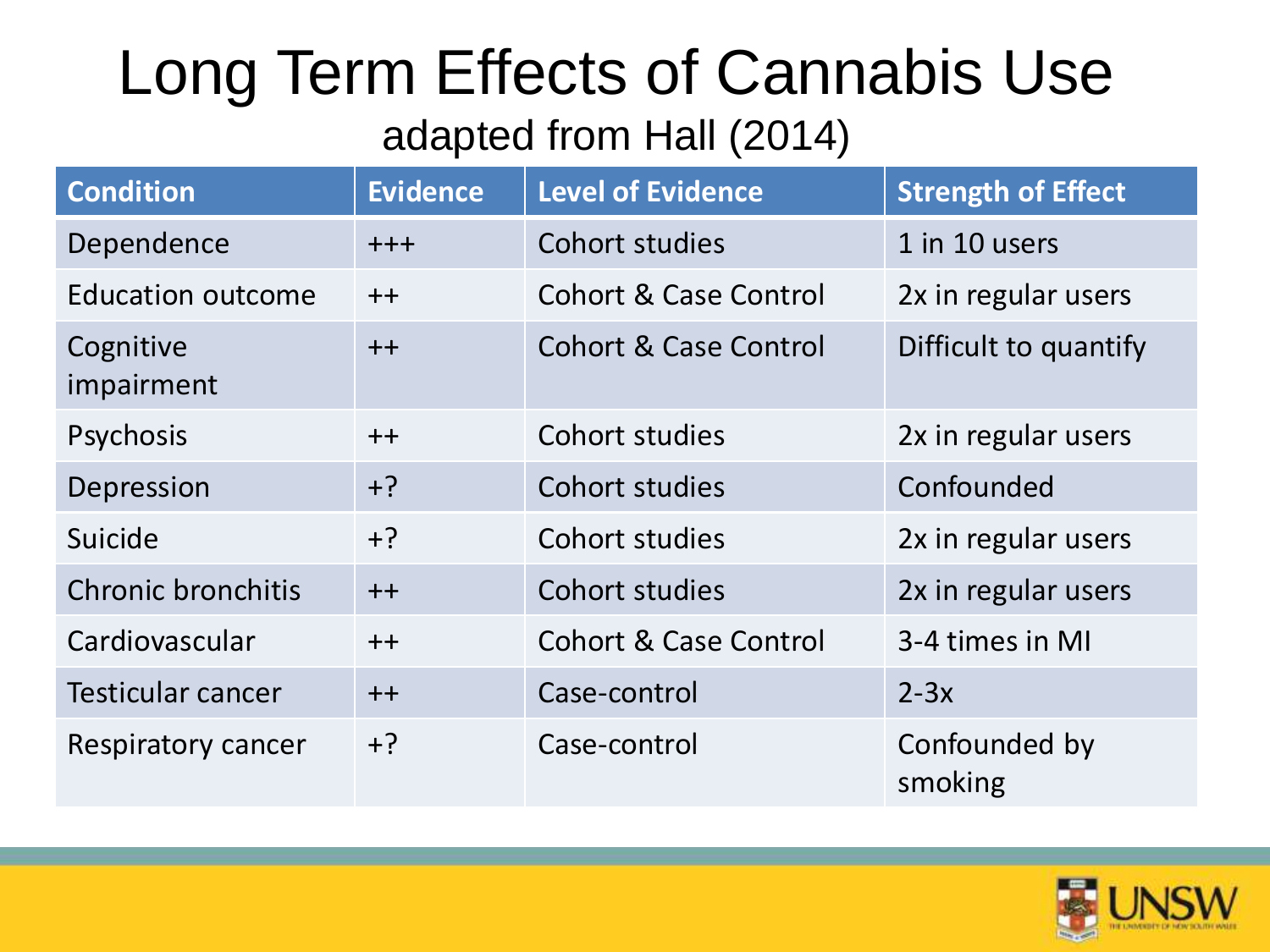## Long Term Effects of Cannabis Use

- Most research has focused on people who are in midlife and have been using since adolescence or early adulthood
- Unclear whether the reported long term effects are amplified in later life
- From a psychiatric perspective, in the US reports of comorbid cannabis use in older people with depression
- e.g. 12% depressed & 4% depressed women aged 60+ in a psych OP clinic had used cannabis in previous 30 days, wit higher scores on BDS associated with cannabis use (Satre et al, 2011)

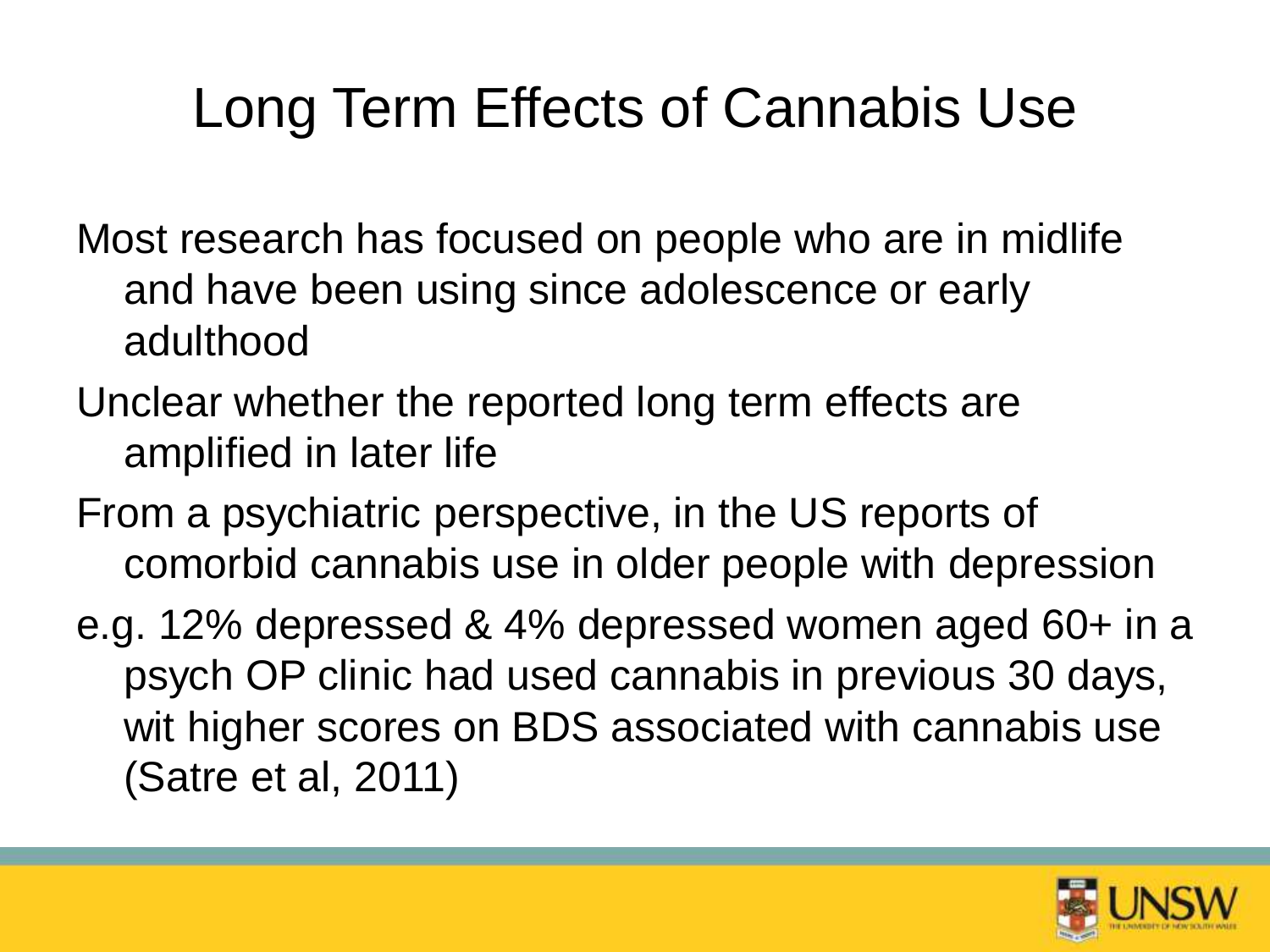## Cannabis and Cognition

#### Multiple effects on the brain

– Cannabinoid receptors prominent in hippocampus (memory) and basal ganglia and cerebellum (movement control)

#### Acute and sub-acute effects:

- Attentional and memory (particularly verbal), decision-making and inhibitory control deficits
- Basic motor coordination
- 'False' memories and poor recall
- Diminished capacity for behaviour monitoring and error-awareness





*Crean et al., 2011, Journal of Addiction Medicine*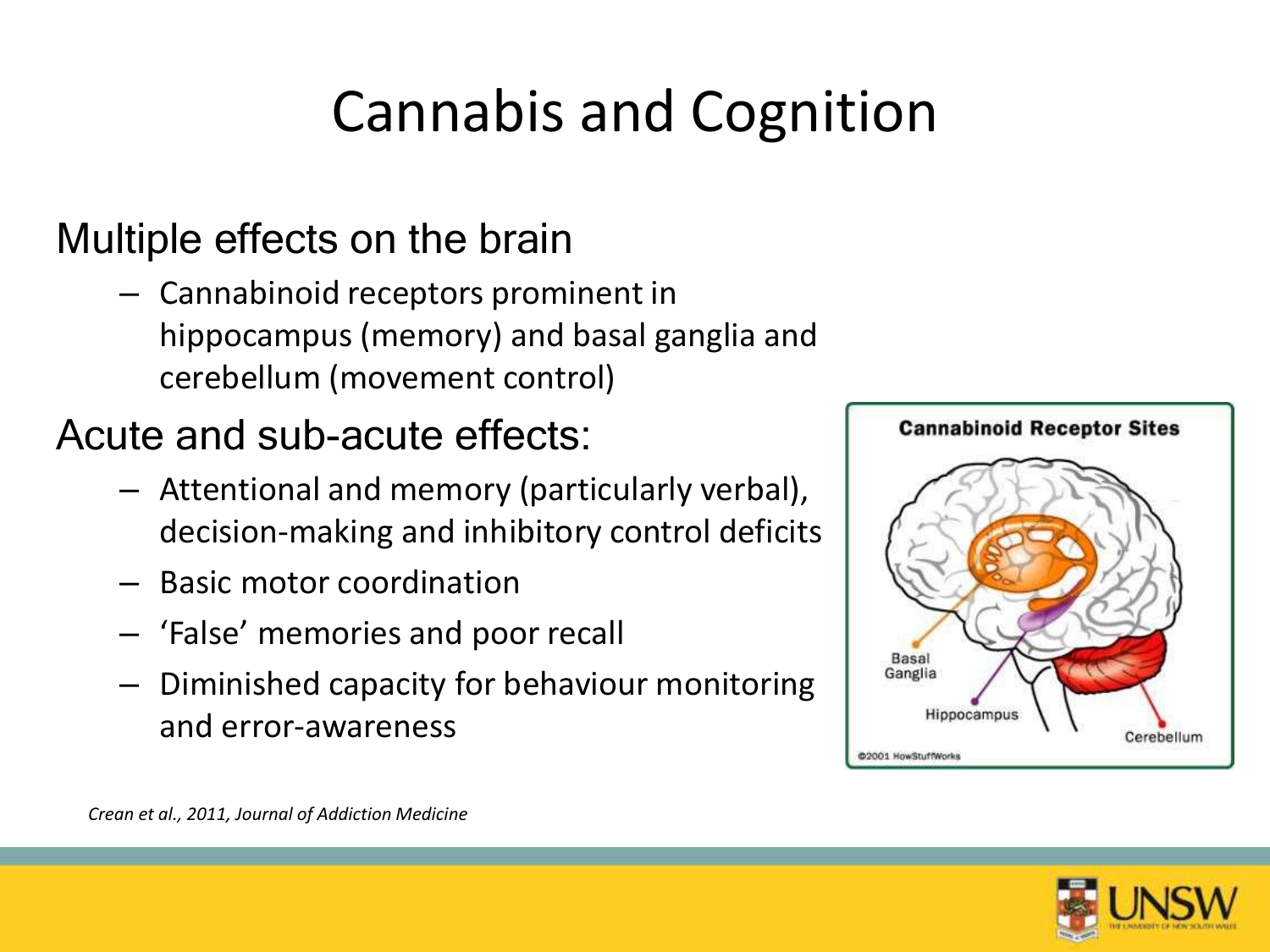### Cannabis and cognition in older people

- There is mounting evidence that long-term cannabis use has deleterious effects on attention & memory
- Impairment appears to increase with earlier age of onset, dose, frequency & duration of use. Studies thus far are methodologically poor & really only extend to midlife
- However, 12-year follow up of heavy, light & non-users in ECA study – no effects noted on MMSE in persons under 65 (Lyketsos et al, 1999)
- Other studies have found cognitive impairments but attribute them to personality factors (Meier et al, 2012) or comorbidities (Sanchez-Torres et al, 2013)

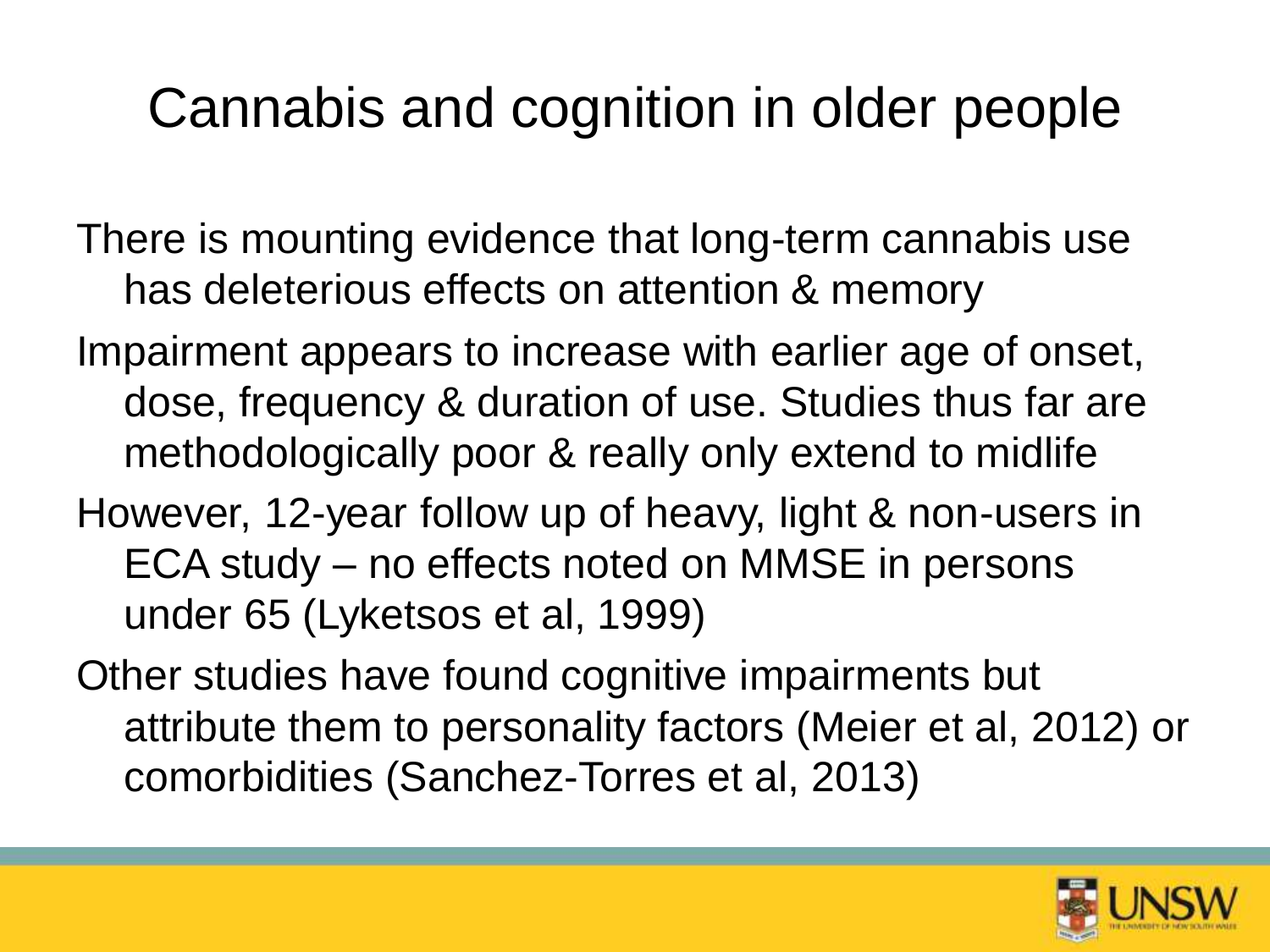## Medicinal Cannabis

- In older people, main contexts for use of medicinal cannabis are in chronic pain & behavioural symptoms associated with dementia (BPSD)
- Cannabidiol (CBD), rather than tetrahydrocannabinol (THC), main therapeutic ingredient though CBD/THC combinations might be more efficacious
- Also some consideration for use in preventing cognitive decline in dementia but only rodent models so far (Watt & Karl, 2017)
- To date, there is very low quality evidence of efficacy for either pain or BPSD – adequately powered RCTs are needed but in 12 month study, serious AEs same as controls, but non-serious AEs higher (Ware et al 2015)

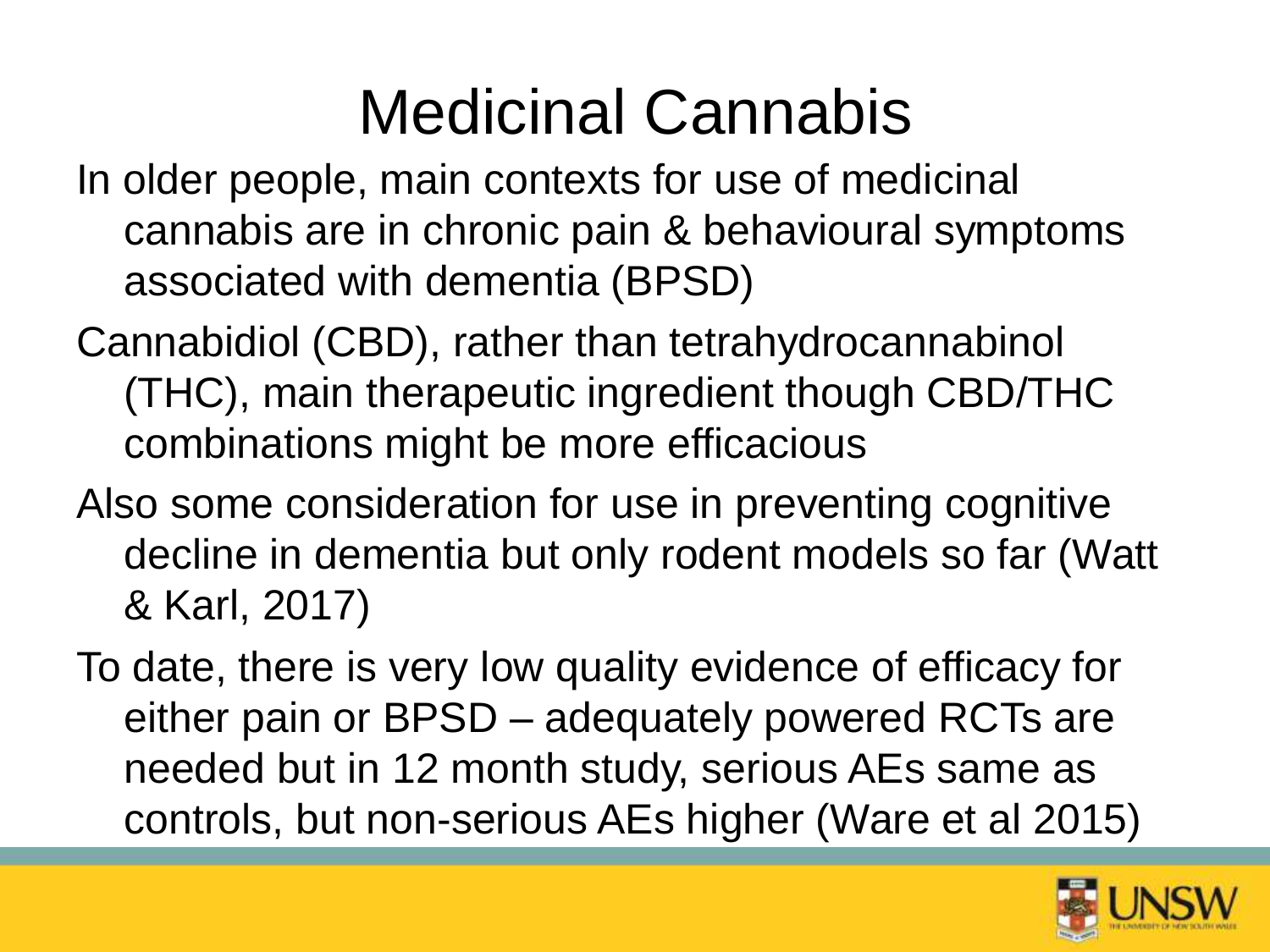#### Older Adult First Time Admissions for Substance Use in the US – Cocaine (Arndt et al 2011)

FIGURE 4. Cocaine Mentioned as a Problem Substance for First-Time Admissions From 1998 to 2008 Broken Down by Age Group, Younger (age 30-54 years;  $N = 3,547,733$ ) Versus Older (age 55 and Older;  $N = 258,542$ 



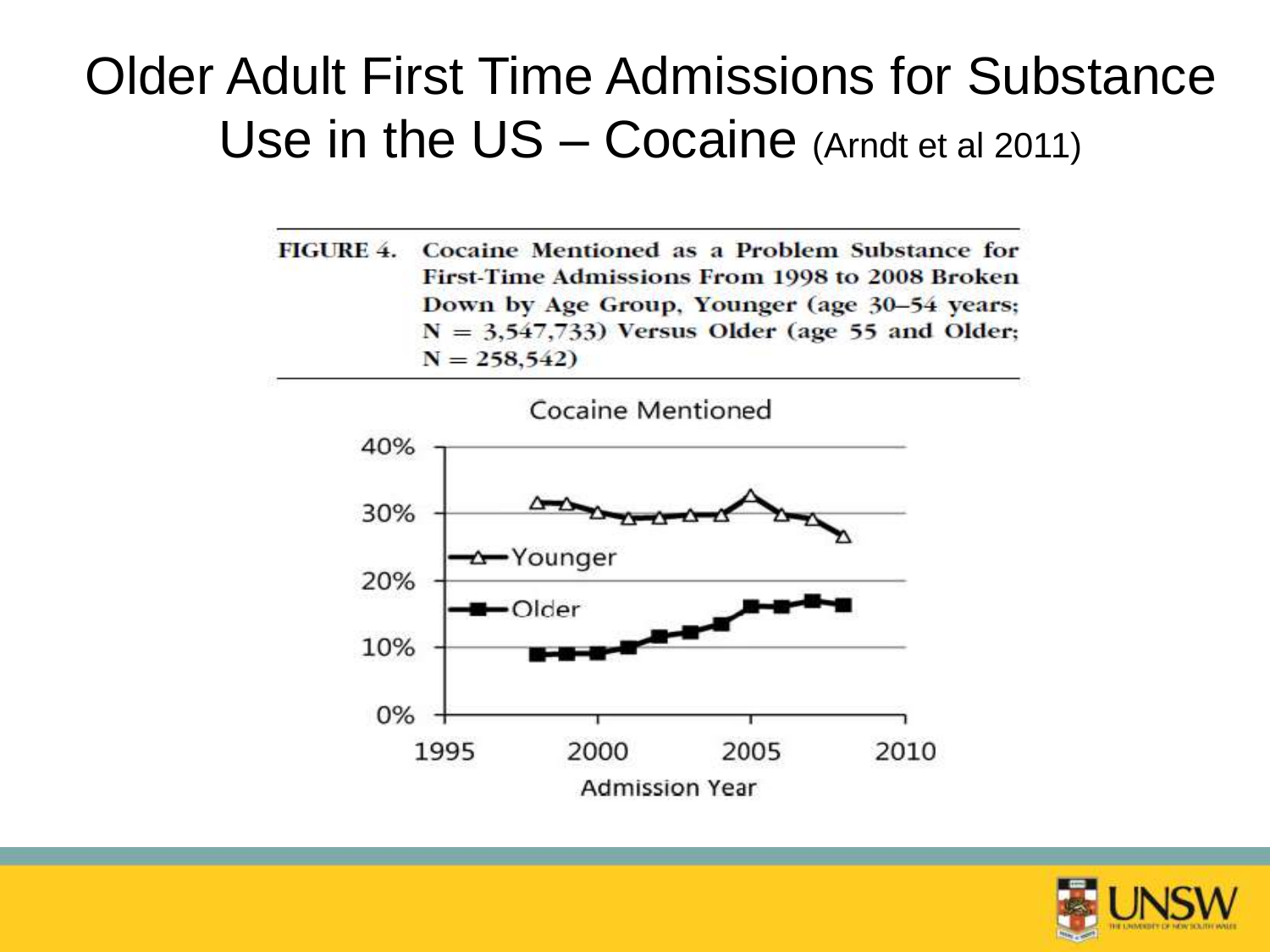#### **New Jersey Record, May 2013**

Elderly residents at senior citizens home in New Jersey 'used cocaine and ran a prostitution ring from their unit'

75 year old man, 'provided prostitutes to his younger neighbors'

66 year old woman, 'had crack cocaine and drug paraphernalia'

Arrests came after fearful elderly residents complained about drunks and addicts invading the building

In a suburban US hospital, 2.3% of drug screens from 2004-2009 in patients aged 65+ were positive for cocaine (Chait et al, 2010



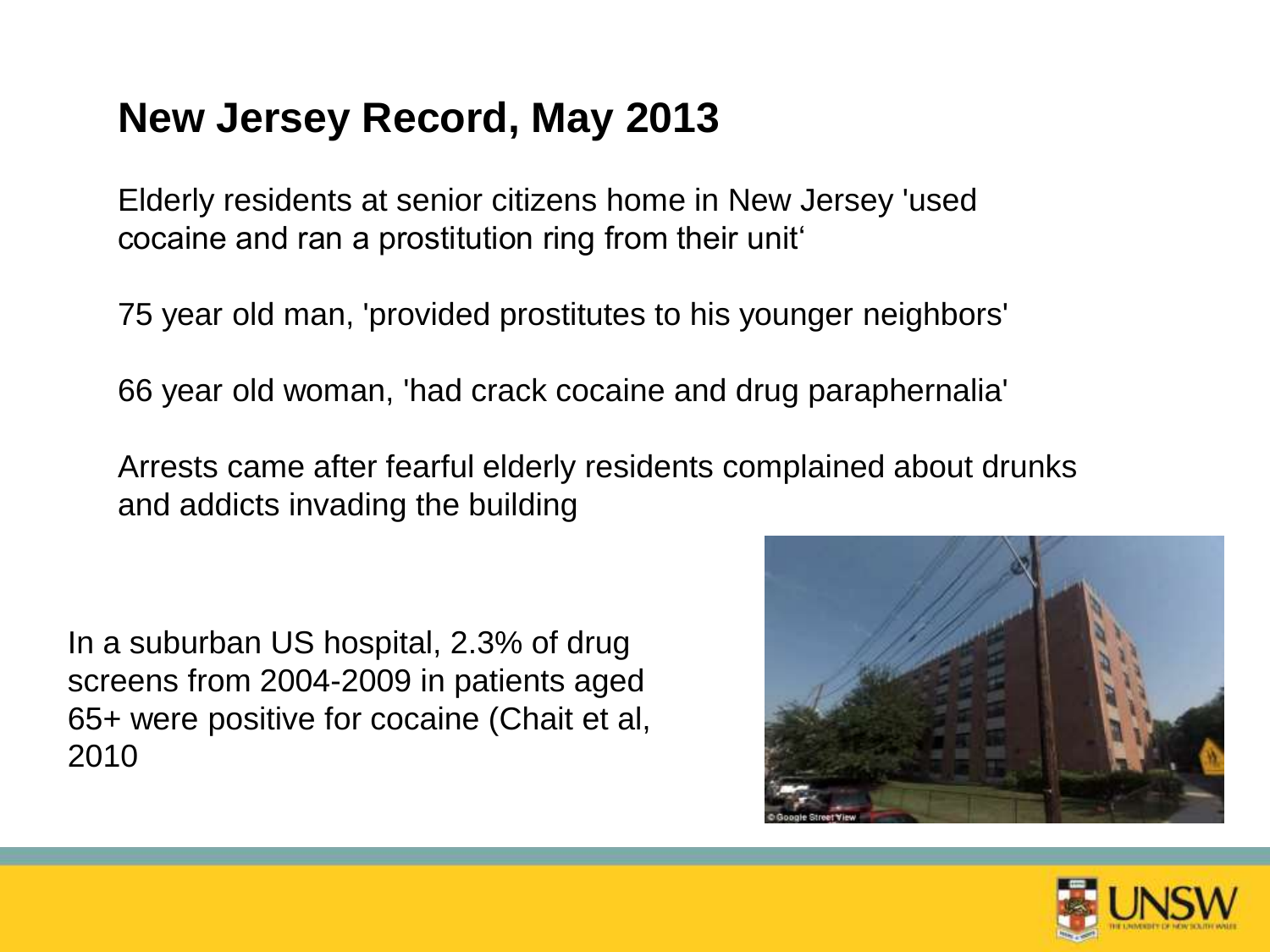## Health Effects of Cocaine

- Cardiac, chest pain, respiratory failure, strokes, seizures, headaches, and GIT complications.
- Snorting cocaine can lead to loss of the sense of smell, nosebleeds, problems with swallowing, hoarseness, and chronically runny nose.
- Ingesting cocaine can cause severe bowel gangrene due to reduced BF.
- People who inject cocaine can experience severe allergic reactions and are at increased risk for contracting HIV, viral hepatitis and other blood-borne diseases.
- Cocaine-related deaths are often a result of cardiac arrest or seizure followed by respiratory arrest.



**John Entwhistle of The Who died of a cardiac arrest age 57 while intoxicated with cocaine** 

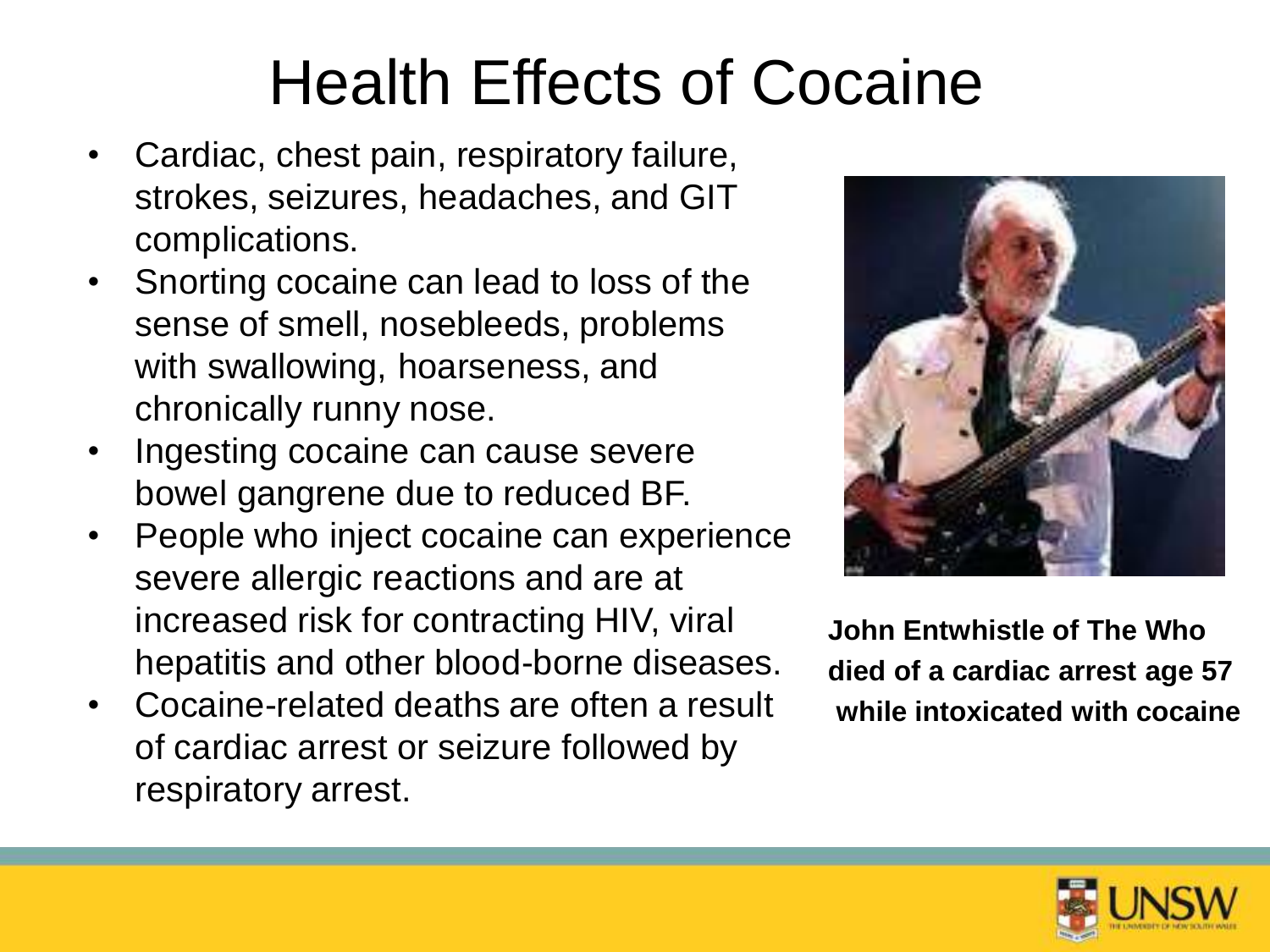#### Methamphetamine Abuse in Older People

There are no Australian data & little internationally

Most studies of long term methamphetamine abuse are of people in mid-life – 40s or 50s, with older ages showing worse effects

Reports of 50-60% reduction of brain dopamine levels

Neuropsychological deficits including attention, working memory and executive function which persist for at least a year after abstinence

Up to 30% have persistent psychosis

(Searby et al, 2015)

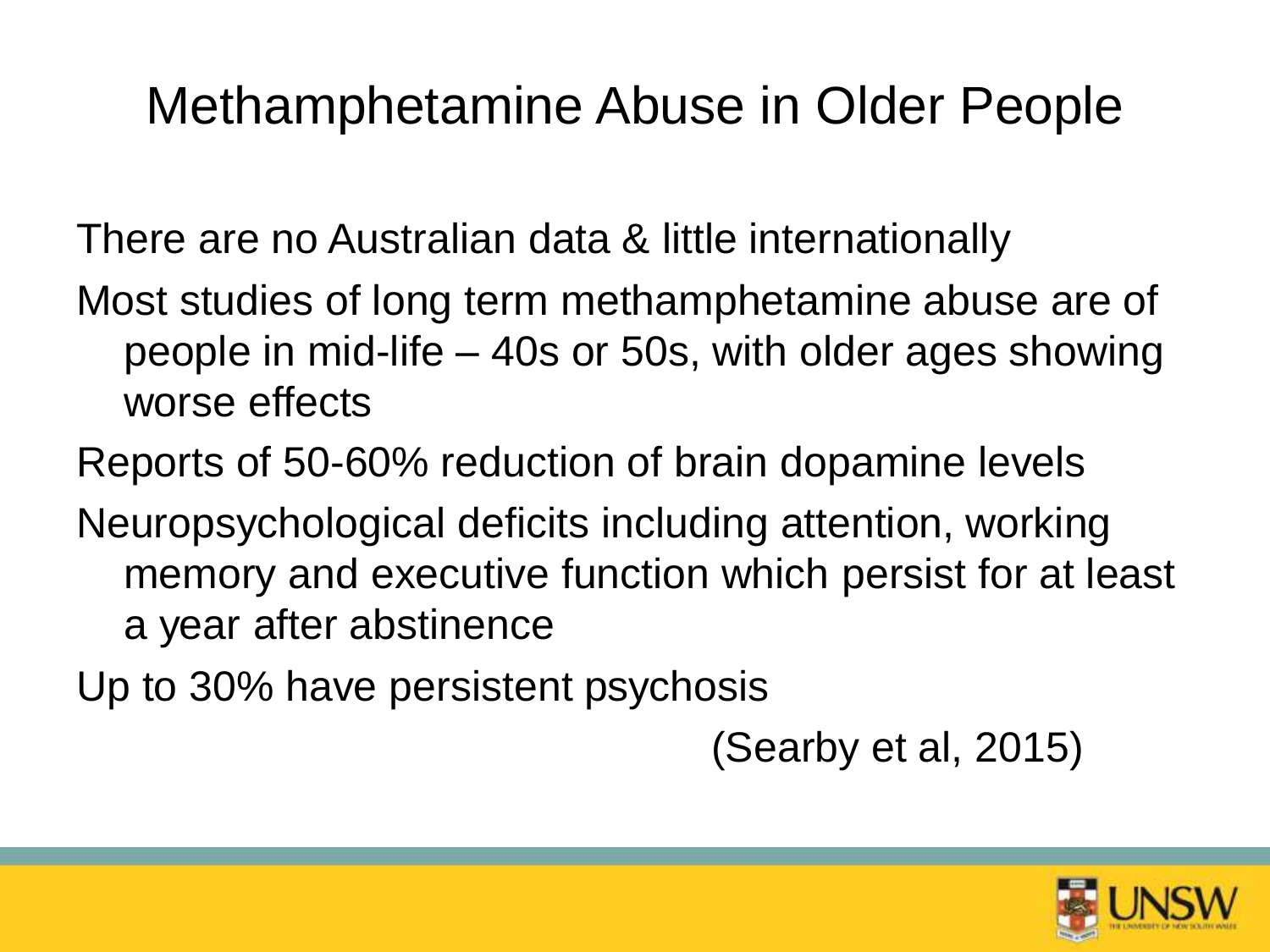#### **Health Needs & Services of Older Drug & Alcohol Clients (Lintzeris et al 2016)**

99 subjects (77% male) from SE Sydney D&A services aged 50+ (mean 55 years; range 50-71)

64% live alone, only 7% with partner

7% employed, 79% unemployed/perm. unable to work Opiate dependence  $n = 69 (70%)$ 

– 70% on methadone, 30% suboxone

Alcohol dependence  $n = 30$  (30%)

Many were polysubstance users (esp those with opiate dependence) – 40% benzodiazepines, 38% cannabis, 10% amphetamines, 5% cocaine

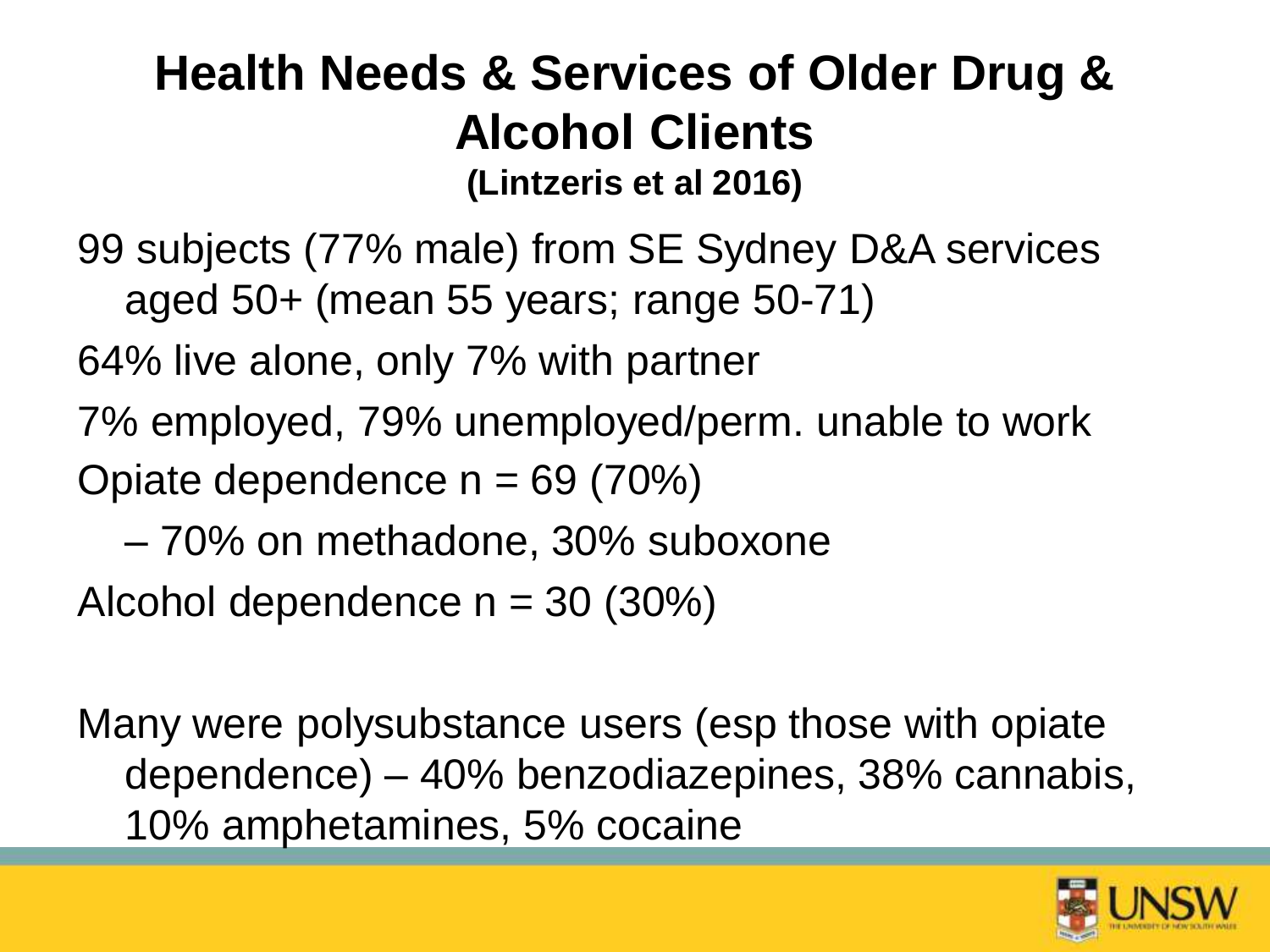### Substance Use in Past Month

#### Lintzeris et al, 2016

| <b>SUBSTANCE</b>          | % OF SAMPLE USING | <b>MEAN DAYS OF USE(SD)</b> |
|---------------------------|-------------------|-----------------------------|
| <b>ALCOHOL</b>            | 45                | 6.16(9.73)                  |
| <b>HEROIN</b>             | 13                | 0.82(3.27)                  |
| <b>COCAINE</b>            | 5                 | 0.33(2.82)                  |
| AMPHETAMINE TYPE          | 10                | 0.40(1.68)                  |
| <b>CANNABIS</b>           | 38                | 5.76(9.75)                  |
| <b>BENZODIAZEPINES</b>    | 40                | 6.55(10.93)                 |
| <b>OTHER OPIATES*</b>     | 10                | 0.30(1.11)                  |
| OTHER PROBLEM SUBSTANCE** | $\overline{2}$    | 0.30(2.81)                  |

•OTHER OPIATES= TRAMADOL, STREET METHADONE, OXYCODONE, OXYNORM \*\* OTHER SUBSTANCES= NEUROFEN PLUS, KRONIC

18% STILL INJECTING (MEAN DAYS 7.0; SD 8.4) – NONE SHARING INJECTING PARAPHERNALIA 2% EXPERIENCED VIOLENCE – NONE REPORTED BEING ARRESTED OR CHILD PROTECTION ISSUES

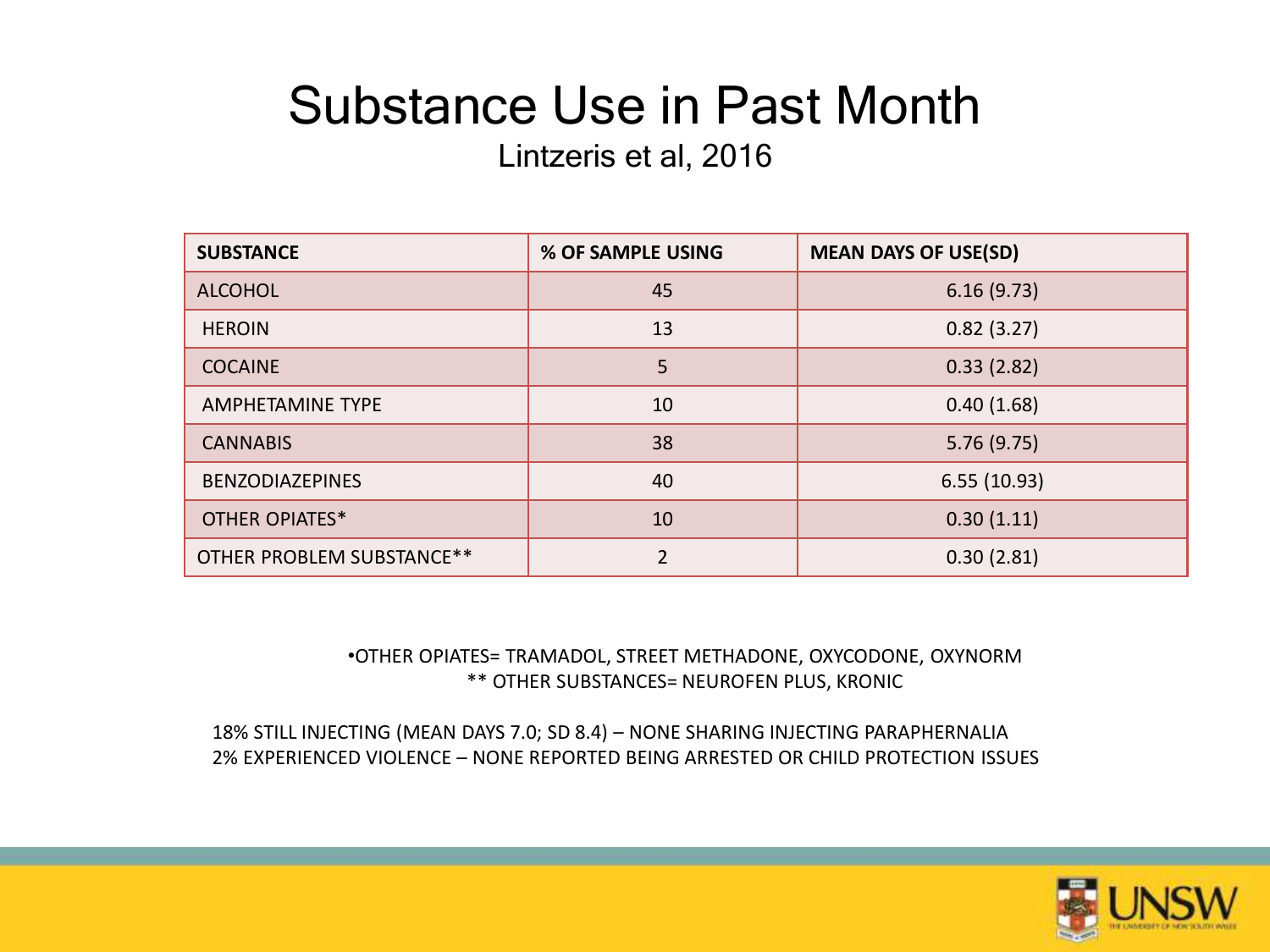### HEALTH STATUS – (Lintzeris et al, 2016)

| <b>CONDITIONS</b>                     | <b>PERCENTAGE OF SAMPLE (N = 99)</b>                                            |
|---------------------------------------|---------------------------------------------------------------------------------|
| <b>DIABETES</b>                       | 7.1%                                                                            |
| <b>HYPERTENSION</b>                   | 18.2%                                                                           |
| STROKE/TIA                            | 3.0%                                                                            |
| <b>HEART PROBLEMS</b>                 | 18.2%                                                                           |
| DEFICIENT LEG CIRCULATION             | 32.3%                                                                           |
| <b>RESPIRATORY TRACK PROBLEMS</b>     | 23.2%                                                                           |
| <b>FALLS INJURY</b>                   | 40.0%                                                                           |
| HEPATITIS/LIVER CIRRHOSIS/FATTY LIVER | 57.6%                                                                           |
| <b>GIT ULCERS/PROBLEMS</b>            | 23.2%                                                                           |
| EPILEPSY/CONVULSIONS/FITS             | 14.1%                                                                           |
| DEPRESSION, ANXIETY, SKIN CONDITIONS  | 14.1% (however 87% scored in depression<br>range on Geriatric Depression Scale) |
| HEAD INJURY/LOSS OF CONSCIOUSNESS     | 50.5%                                                                           |

| <b>MEDICATIONS</b> |        |                       |  |  |  |  |
|--------------------|--------|-----------------------|--|--|--|--|
| MEAN (SD)          | RANGE  | % SAMPLE WITH >4 MEDS |  |  |  |  |
| 1.73(1.55)         | 0 TO 7 | 15.1%                 |  |  |  |  |

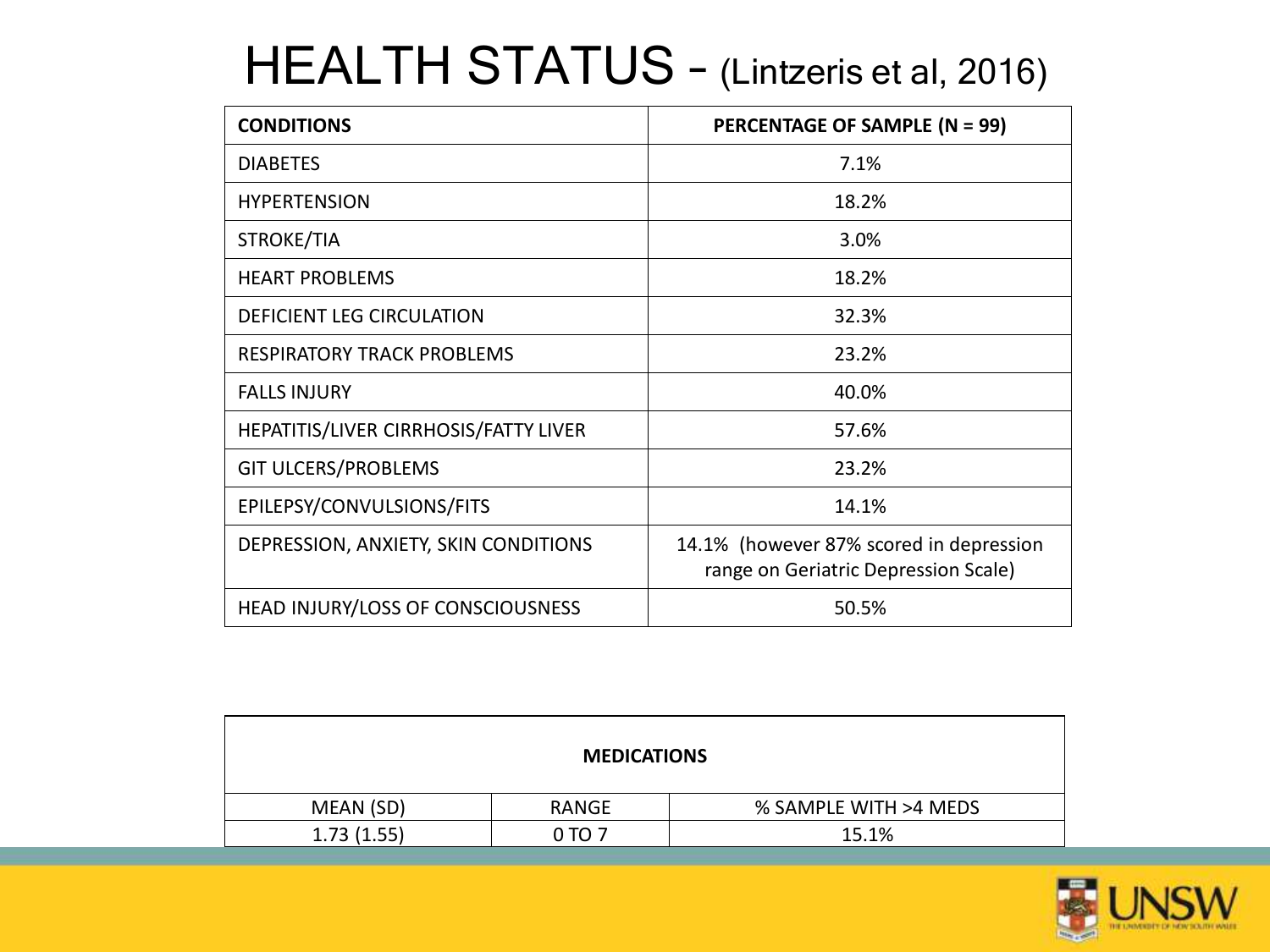#### Depression & Social Isolation – (Lintzeris et al 2016)

#### **Geriatric Depression Scale**

| $\overline{OST}$ (n=69) | EtOH $(n=30)$ | Total ( $n=99$ ) | % score $> 6$ |
|-------------------------|---------------|------------------|---------------|
| Mean (SD)               | Mean (SD)     | <b>Mean (SD)</b> |               |
| 7.55(1.8)               | 7.0(1.85)     | 7.38(1.82)       | 79%           |

**On Lubben Social Network Scale, around 20% were very isolated**

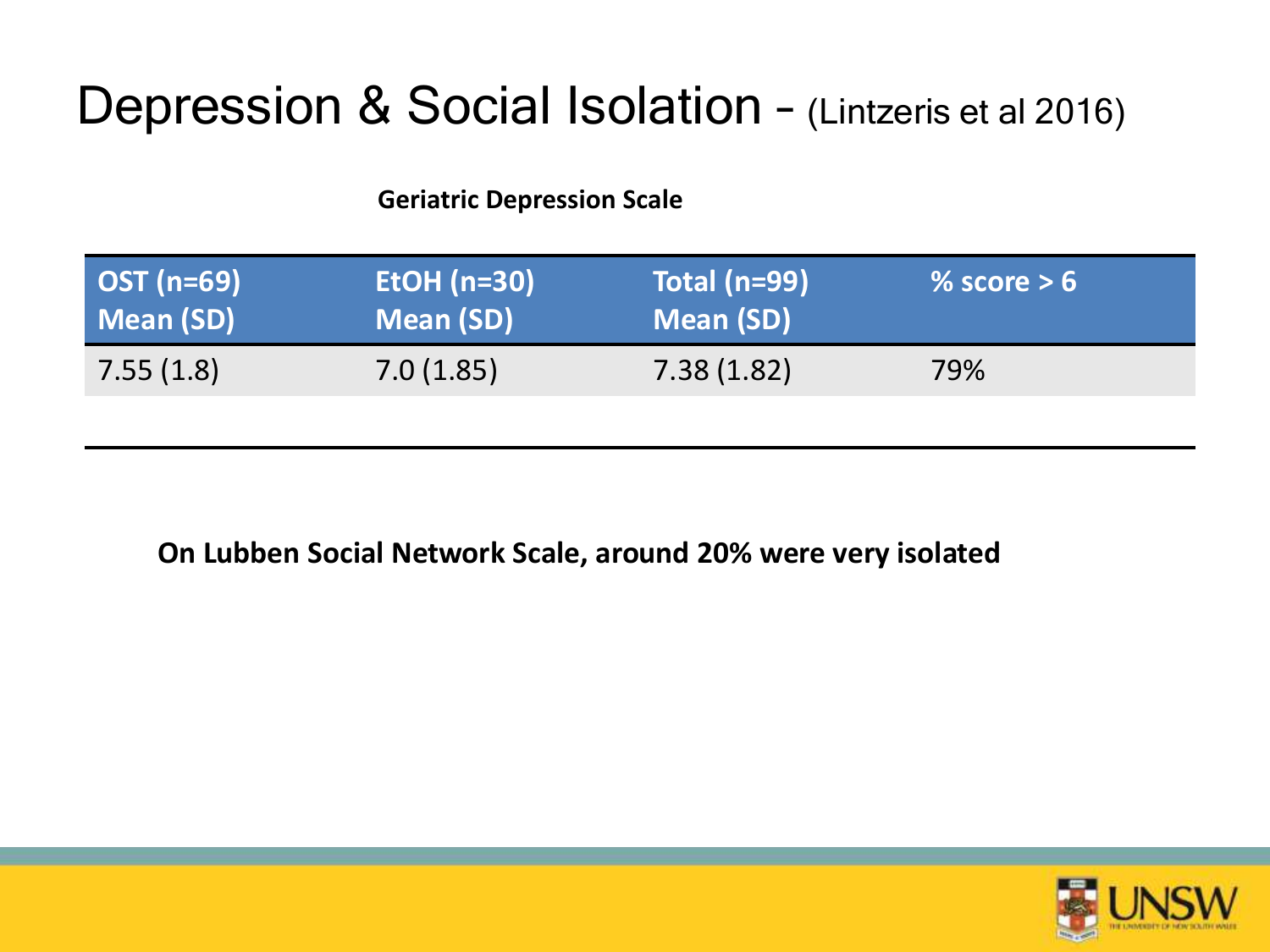### Cognitive Performance - MMSE & ACE-R  $(n=99)$

Lintzeris et al 2016; Monds et al 2017

| <b>TOOL</b>                                                  | <b>MEAN</b><br>(SD) | <b>MED</b> | <b>RANGE</b> | Cut-off | n  | %    |
|--------------------------------------------------------------|---------------------|------------|--------------|---------|----|------|
| MINI MENTAL STATE EXAM                                       | 27.76<br>(2.55)     | 29         | $16 - 30$    | < 24    | 8  | 8.1  |
| ADDENBROOKE'S<br><b>COGNITIVE EXAMINATION-R</b><br>$(ACE-R)$ | 82.43<br>(9.58)     | 84         | $46 - 97$    | < 82    | 44 | 44.4 |

• ACE-R total score had a significant negative correlation with GDS symptoms, *rs* (98) = -.252, *p* = .012

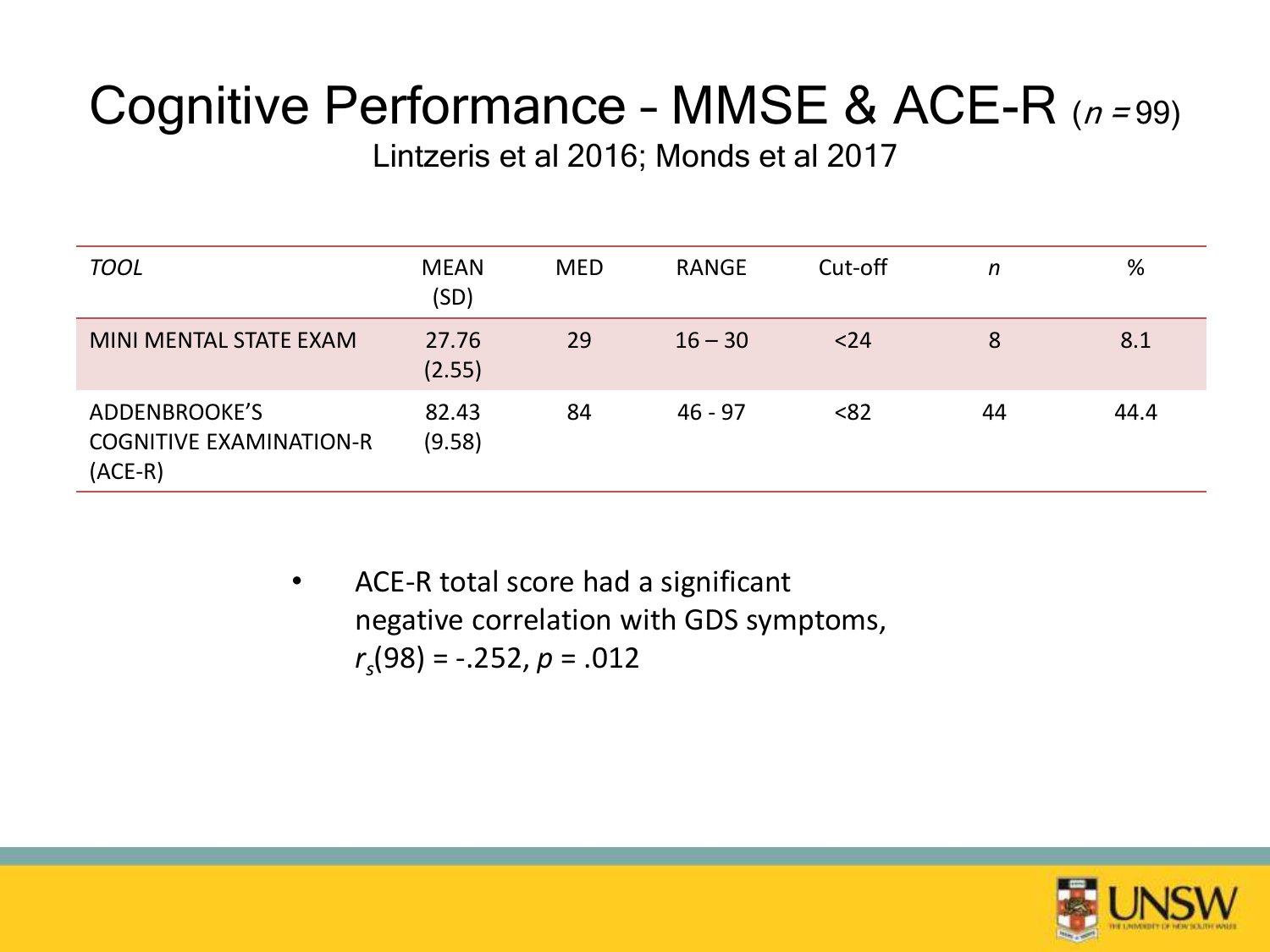#### What service delivery models are required?

- Service Delivery Models for older people with substance misuse will need to change from models currently in use for younger adults
- Collaborative models with specialist aged care services (geriatric and old age psychiatry) are likely to be required
- Consideration of D&A outreach to the homes of older people with D&A problems
- Further research needed especially in addressing the needs of older cognitively impaired people with substance misuse